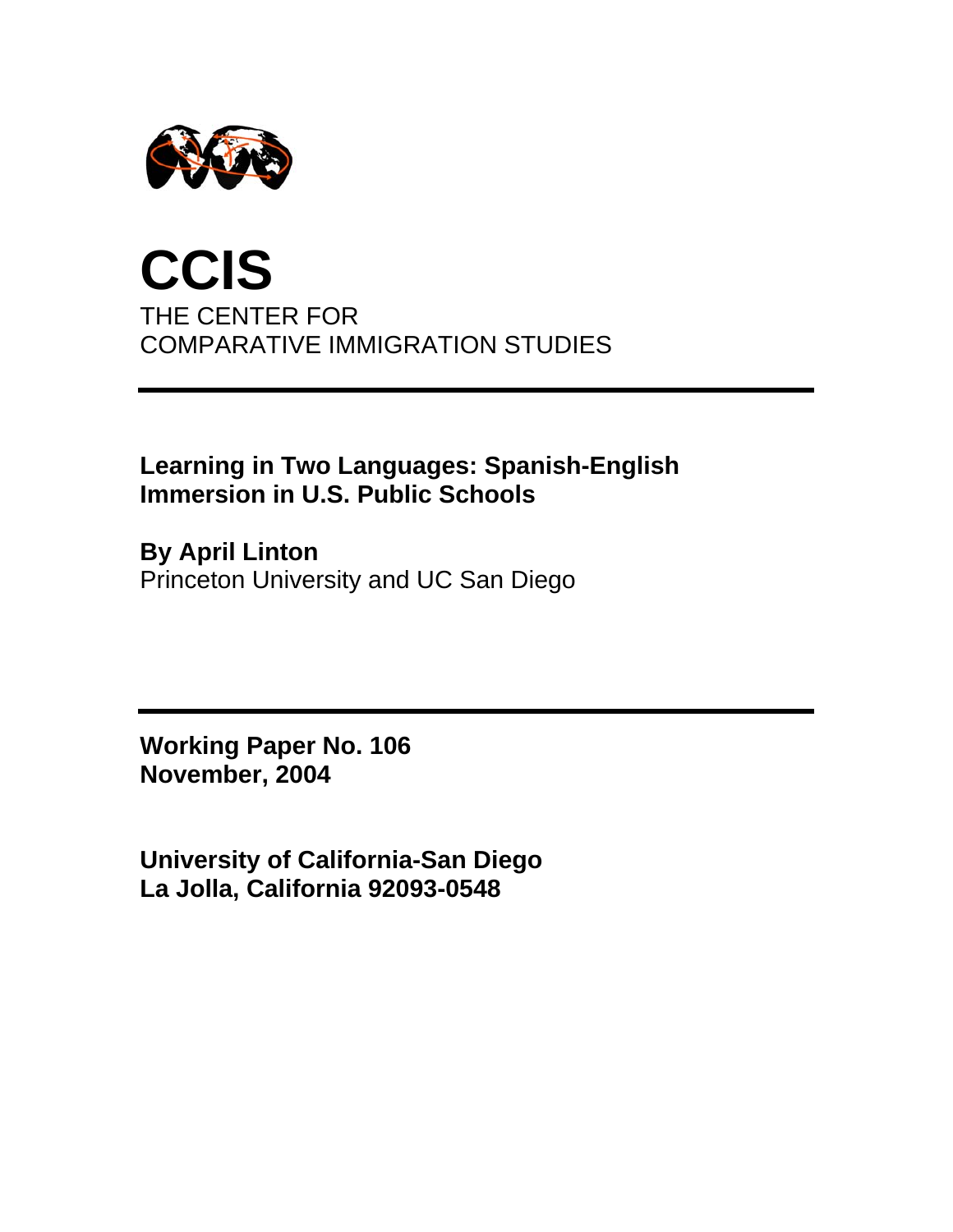#### **Learning In Two Languages: Spanish-English Immersion in U.S. Public Schools\***

by *April Linton*, Office of Population Research, Princeton University and Department of Sociology, University of California, San Diego

*A growing group of public schools in the United States is voluntarily adopting policies that regard the enrollment of children whose native language is not English as an advantage, not a liability or a complication. This study focuses specifically on dual-language programs that group native Spanish-speakers in the same classroom with native English-speakers, with the goals of bilingual proficiency, high academic achievement, and cross-cultural awareness. Under what demographic, socioeconomic, and political circumstances will community members and school administrators value bilingualism to this degree? The models developed and tested here incorporate factors that influence the probability of a school district instituting and maintaining one or more Spanish-English dual-language programs. The findings show that school district and parent demographics play the most important role. It is noteworthy that duallanguage programs appear to be viable in racially and economically diverse settings.*

*Anyone who has traveled to Europe knows that your people all over Europe are fluent in two and often three languages. I see no reason why our children should not be their equals. Some children already come to school with the ability to speak two languages. We should build on this linguistic base and recognize that or nation will be better for it in the global environment.*

- Former Secretary of Education Richard W. Riley, on California Proposition  $227<sup>1</sup>$ 

Although the United States does not have an official language policy, an implicit assimilationist ideology that equates speaking English as one's language of choice with being American has prevailed since the late nineteenth century. Since this belief underlies the way languages are taught in our schools, bilingualism and bilingual education raise issues well beyond communication and pedagogy. Schools are a primary vehicle for the transmission of culture and a sense of national identity. They also serve as the gateway to participation in the political and economic arena. School lan-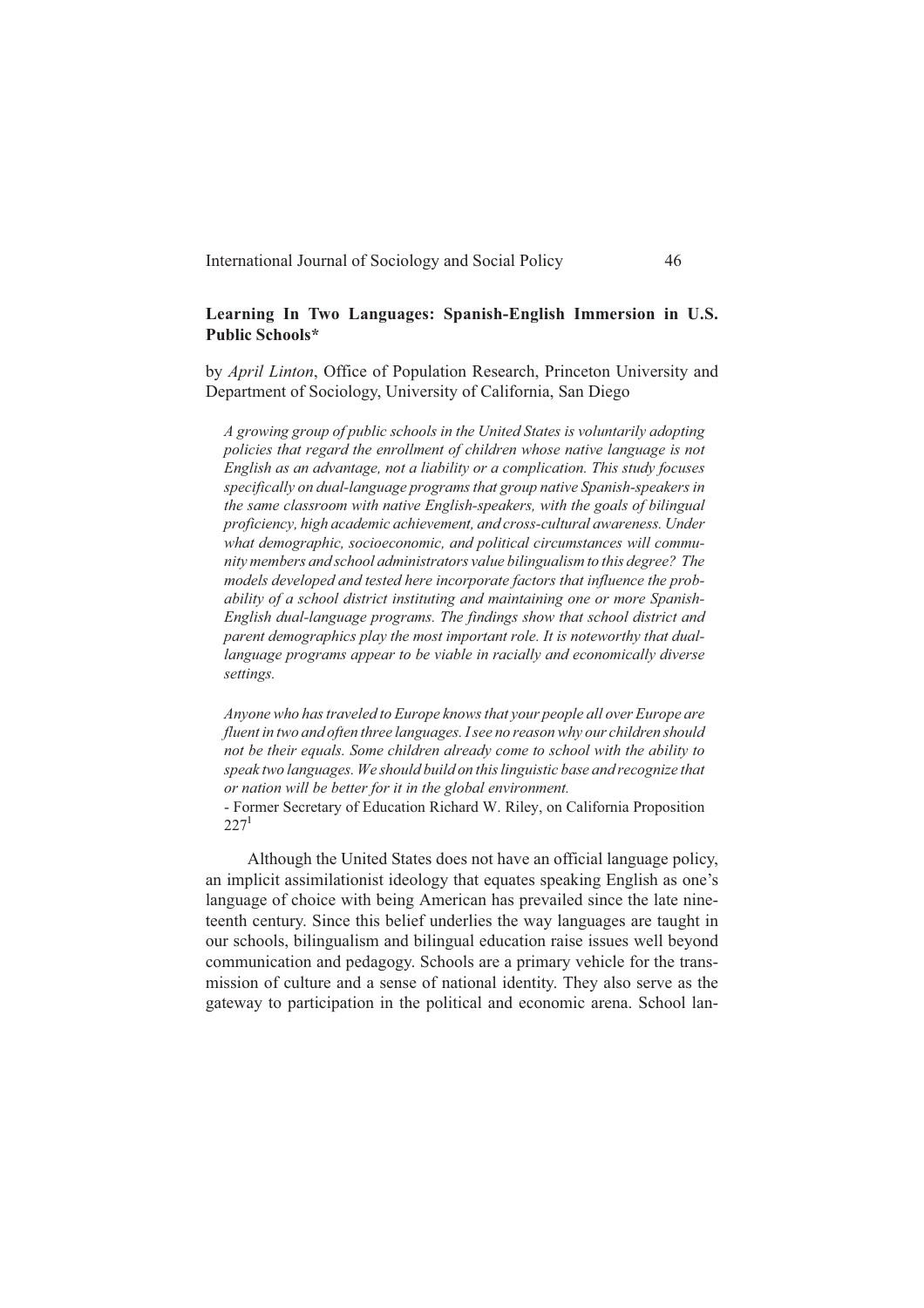guage policy is thus a very powerful mechanism for locating languages and their use within the social structure.

By and large, public schools in the United States have encouraged English monolingualism among their pupils. But since the 1960s, a small but growing number of them have adopted dual-language programs. These programs (also called two-way immersion) are not just another approach to educating limited English proficient (LEP) children. Rather, they embody the pluralist ideal that bilingualism is an important asset to obtain and preserve. Instead of regarding the children of immigrants as a liability with which schools must deal, dual-language programs validate and make use of these children's language skills by placing them in a position to help native English-speakers become bilingual. Language minority pupils from the same language background and English-speaking pupils are grouped together in the same classrooms (ideally with a fifty-fifty balance of both groups) starting in kindergarten or the early primary grades. One or two teachers provide instruction in both languages. Program objectives include academic achievement, bilingual proficiency, biliteracy, and multicultural awareness for all students (Christian 1994).

Under what circumstances will parents and educators value bilingualism enough to see to it that children attain or maintain it? This paper explores the extent to which contextual conditions can help answer this question. I define and test several models of the influence of demographic, economic, and social context on the likelihood that a school district will adopt the dual-language option. The focus is exclusively on Spanish-English programs (over 90 percent of the total). Spanish-speakers are the largest non-English-language group in the United States. More than half the people who generally speak a language other than English at home speak Spanish (Schmidt 2000:70).

#### **Dual-Language, Not Bilingual Education**

Dual-language education promotes bilingualism. Somewhat ironically, what is commonly known as 'bilingual education' does not do this. Bilingual education refers to some programs developed under Bilingual Education Act (BEA), Title VII of the Elementary and Secondary Education Act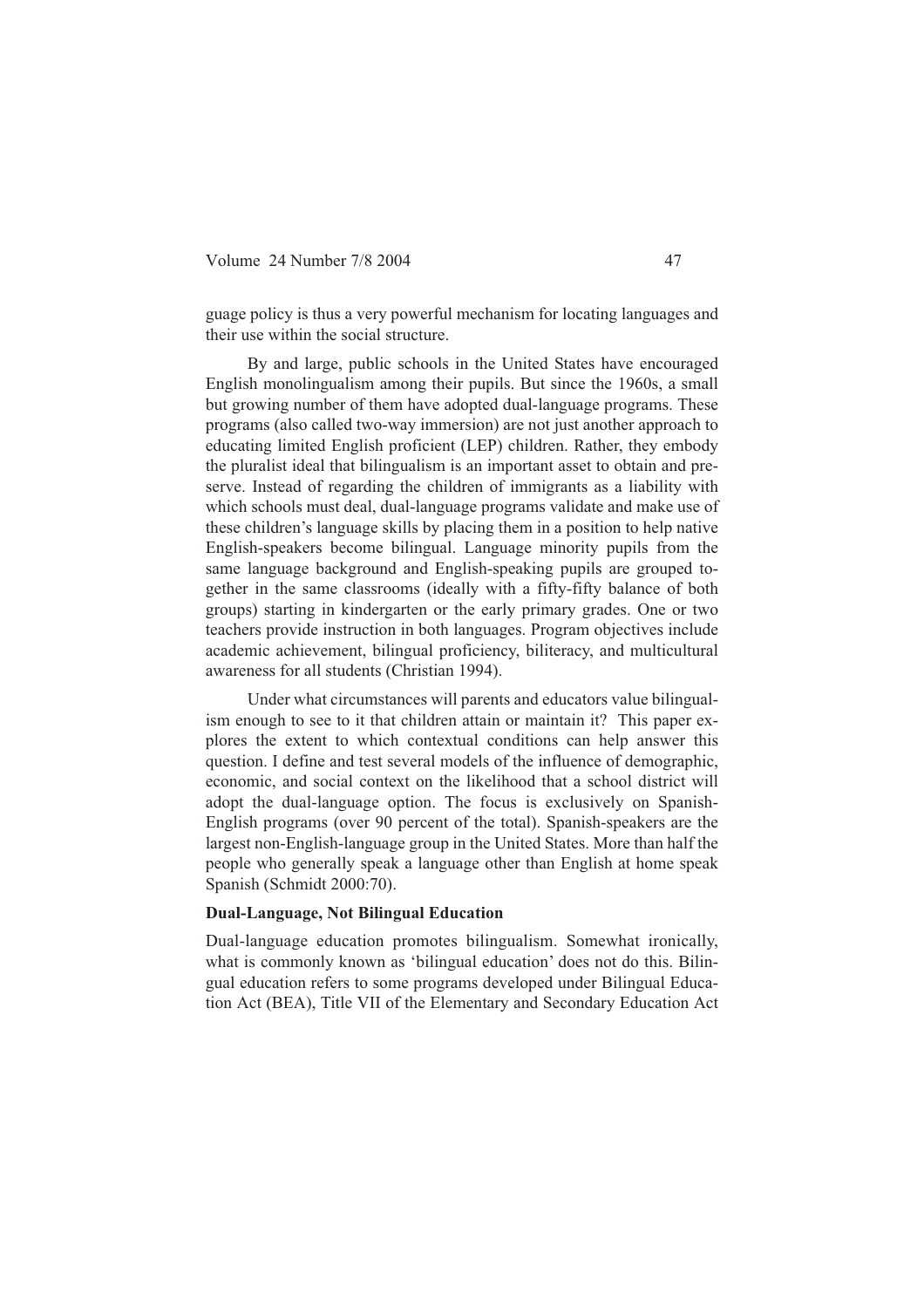of 1965. Originally passed by Congress in 1968, the BEA aimed to improve the poor school performance of immigrant children by providing funds for transitional programs to help children of limited English-speaking ability learn English before transitioning into regular classrooms. These programs often involve instruction in a child's native tongue. Various revisions of the BEA have emphasized different goals: ethnic awareness in the 1970s, English fluency and academic achievement in the 1980s, more freedom for local- and state-level decision-making in the 1990s. Regardless of strategy, however, most the school programs developed to aid limited English-proficient students address a population viewed as needing special attention in order to become like a majority that is English monolingual or prefers to speak English, and they achieve this goal. Thus, Catherine Snow and Kenji Hakuta (1992:390) forcefully argue that by and large, these bilingual education programs help children learn English, but that they do *not* create bilinguals:

Bilingual education in its present form may be one of the greatest misnomers of educational programs. What it fosters is monolingualism; bilingual classrooms are efficient revolving doors between home-language monolingualism and English monolingualism. Were it not for the name, the champion of linguistic homogeneity on American soil could not have found a better friend than transitional bilingual education.

#### *The Campaign Against Bilingual Education*

Although it actually does not promote bilingualism, bilingual education has been under attack since the 1980s. Public discourse on the subject shifted away from educational opportunity and student achievement, instead linking bilingual education with language minority groups'preservation and use of their native languages – a potential threat to national unity. As Thomas Ricento (2000:1) observes:

[M]any Americans, especially in large cities, felt their way of life was under assault. The sounds of Spanish, Korean, Chinese, Arabic, and many other languages were heard with increasing frequency in American towns and cities; the American border in the southwest was too porous; projections of demographic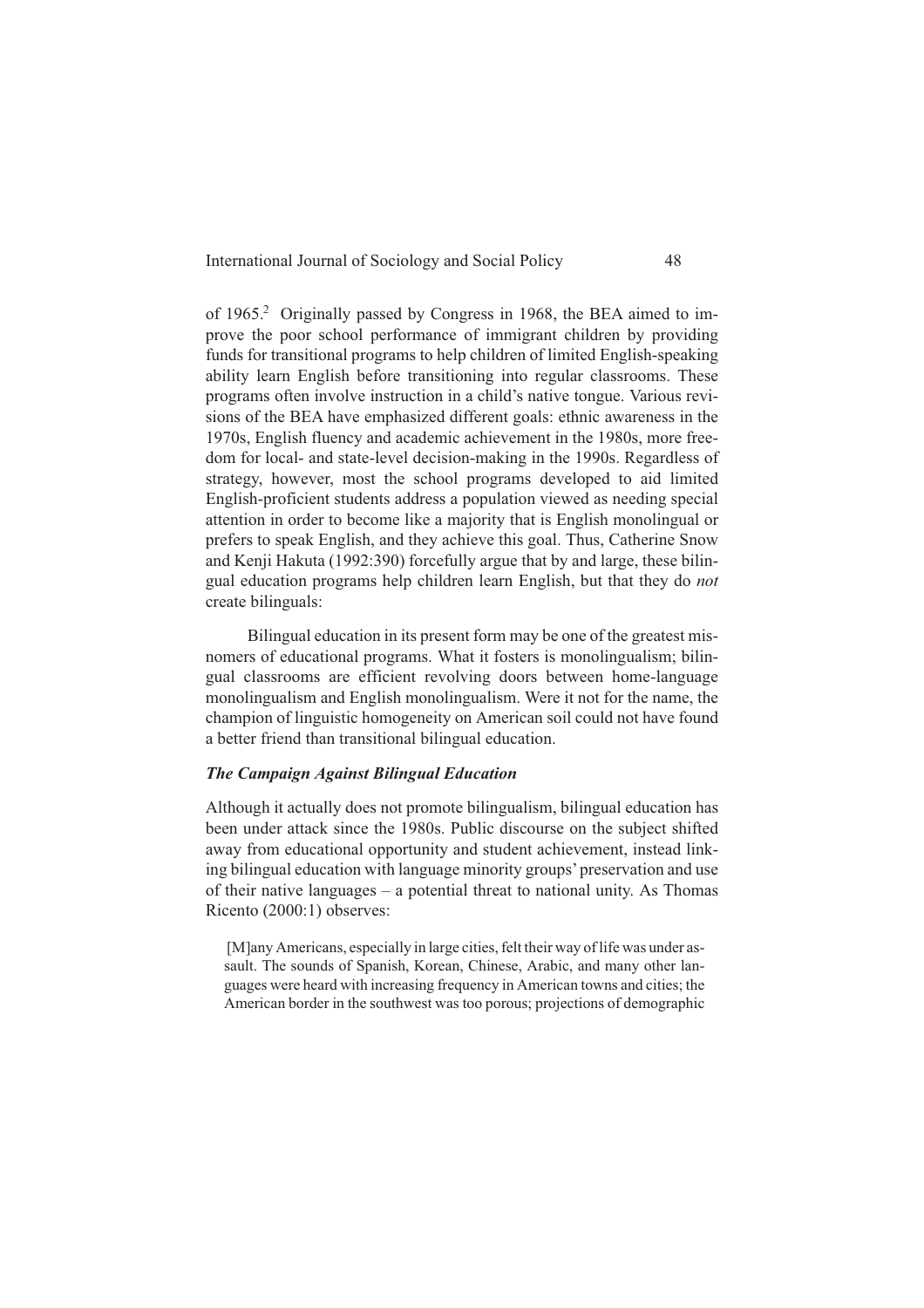patterns showed that older immigrant populations were not replacing themselves as quickly as were the newer non-European groups.

Fears such as these contributed to a dramatic rise in Official English activism in the 1980s. The groups U.S. English and English First contend that the potential societal cost (in terms of social and political factionalism) of encouraging the use of languages other than English is too high to bear. U.S. English seeks "to ensure that English continues to serve as an integrating force among our nation's many ethnic groups and remains a vehicle of opportunity for new Americans" (US English 2001). English First aims to "make English America's official language; give every child the chance to learn English; [and] eliminate costly and ineffective multilingual policies" (English First 2001).

The Official English movement has made school language policy one of its targets. Transitional bilingual classes are still prominent in many places, but in the 1990s a move away from them gained momentum. The group English for the Children, founded and directed by physicist and Silicon Valley software millionaire Ron Unz, is behind a national crusade to end bilingual education. English for the Children was instrumental in initiating and passing anti-bilingual propositions in California and Arizona. These states have adopted policies that place LEP children in ESL classes for a very limited time, and then transfer them to mainstream classrooms. English for the Children has recently targeted voters in New York, Colorado, and Massachusetts.

Like English First and U.S. English, English for the Children draws support from a diverse constituency. $3$  Some parents and educators have raised serious concerns about the length of time (in some cases, eight or more years) that children spend in bilingual programs before they are deemed ready to study alongside native English-speakers (Martinez 1999; Tobar 1999). Others remark that children struggle when they move from bilingual to all-English classes (Alvarado 2001). Increased emphasis and reliance on the outcomes of standardized tests (in English) as measures of school and teacher quality may also encourage school districts to adopt lan-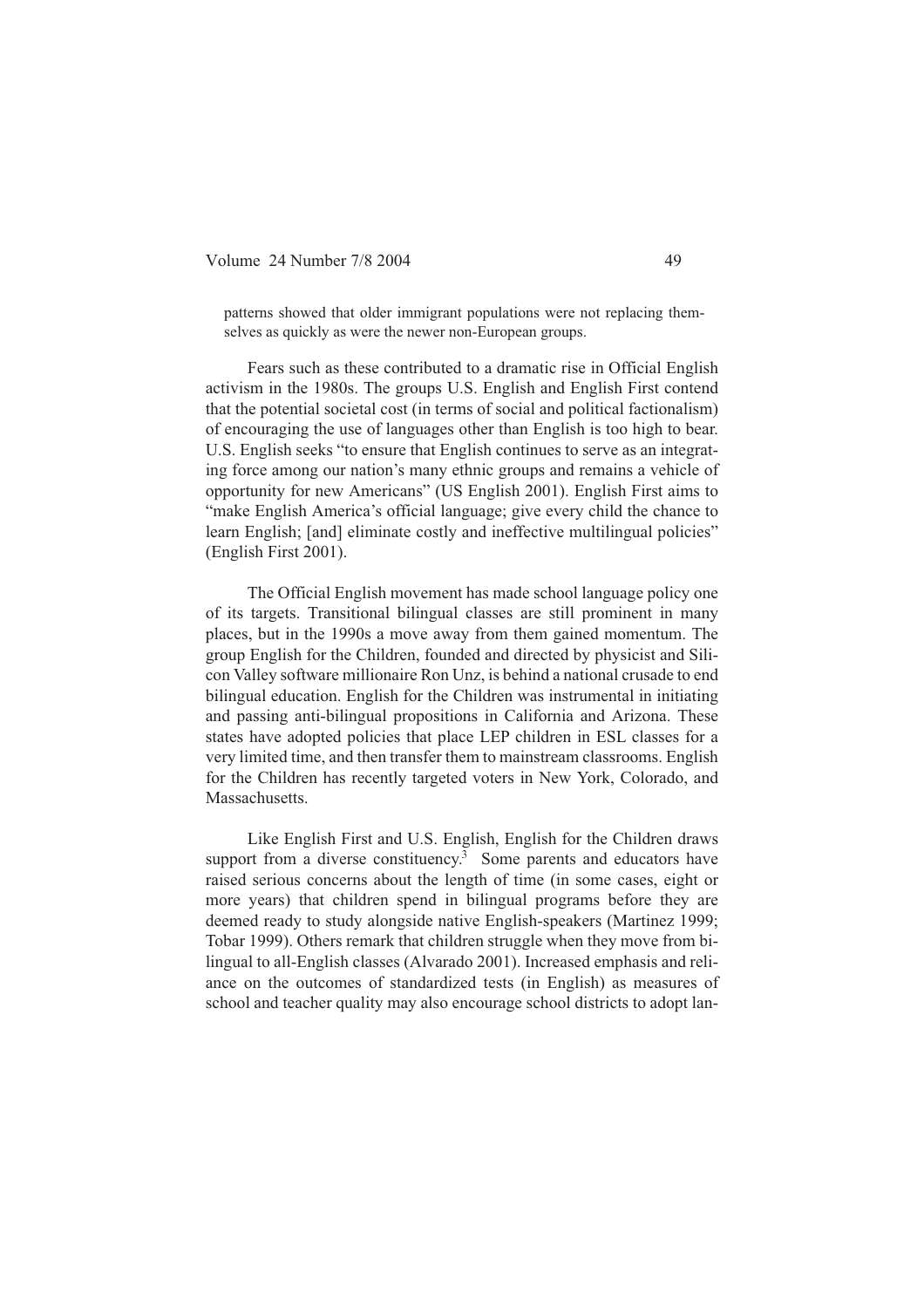guage policies that promote a rapid transition to English, but do nothing to maintain or develop native language proficiency.

Interestingly, at the same time that the Official English movement was starting to gain momentum, Congress passed the Education for Economic Security Act of 1982, authorizing federal funding for the improvement of foreign language instruction. That same year, New York passed educational reforms that included foreign language requirements for all students (Freeman 1998:46). In the late 80s and early 90s, four states – New Mexico, Oregon, Rhode Island, and Washington – adopted English Plus resolutions. Although these resolutions are largely symbolic in that they do not require anything in particular of the state government, local governments, schools, or the public in general; they do officially document intent to promote bilingualism.

#### *The Dual-Language Option*

The language debate continues, with schools as a major arena. Above (or sometimes in the midst of) the fray, dual-language programs are emerging as a distinctive and increasingly popular option. These programs are achievement-based rather than remedial. Bilingualism biliteracy and academic performance are all primary objectives. Intercultural tolerance and understanding is also a prominent goal. For example, the Chicago Public School District states the goals of developing primary and second language proficiency and literacy, increasing academic achievement, and promoting cross-cultural understanding for all students in dual-language schools or classrooms (CAL 2001). DiLoreto Magnet School in New Britain, Connecticut aims to create a "multicultural, dynamic school environment in which world languages and multicultural studies are celebrated on a daily basis as we move children into the next millennium of a multilingual and multicultural America" (DiLoreto Magnet School Web site 2001). The philosophy of Oyster Bilingual School in Washington D.C. includes statements about "the opportunity to obtain competencies which will help them survive as individuals and as members of society," "building a culturally pluralistic society," and "practices and programs which will insure the intellectual,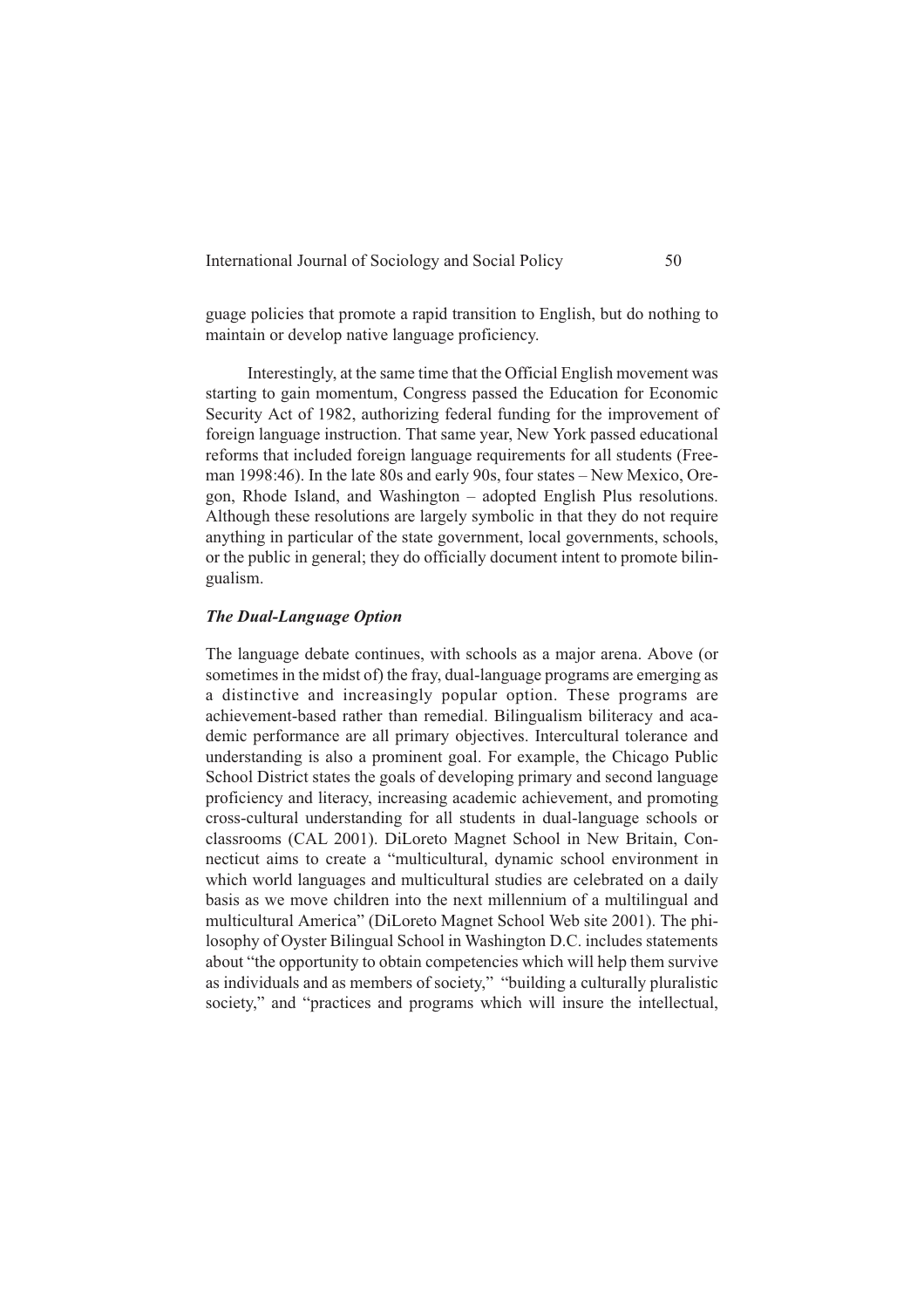physical, emotional and aesthetic well-being of all our students" (Freeman 1998:108-109).

Beyond these stated objectives, dual-language programs may be a force for social change that, in time, could exert its influence far beyond the classrooms, schools, or districts where such programs exist. Rebecca Freeman (1998:11) argues that "because dual-language programs in the United States ideally elevate the status of minority languages and speakers of those languages at school, and because these programs expect additive bilingualism for language minority and language majority students and the communities in which they live, schools that promote learning in two languages can be understood as contesting the legitimacy of monolingualism in Standard English as the unquestioned norm in mainstream US schools." She therefore goes on to assert that dual-language programs "can be read as one part of a larger social identities project that aims to promote social change on the local level by socializing children differently from the way children are socialized in mainstream U.S. educational discourse" (Freeman 1998:27).

By prioritizing bilingualism and biculturalism, the dual-language option offers a striking deviation from mainstream schooling. The circumstances under which dual-language programs are created and maintained are equally unique. These programs are almost never legally mandated. They exist largely due to the efforts of school administrators, teachers, and parents who get them started and make them work.

From 1963-1971 there was only one dual-language school in the country, Coral Way Elementary in Miami. By 1980 there were twenty duallanguage programs nationwide. The number had climbed to seventy-three by 1990. Currently we can find dual-language programs in twenty-three states and at least 266 public schools (CAL 2002; McCargo and Christian 1998). What characterizes the school districts that adopt this policy, or allow individual schools within the district to do so? The analysis that follows is a step toward answering this question. It will also suggest conditions under which new programs could be established.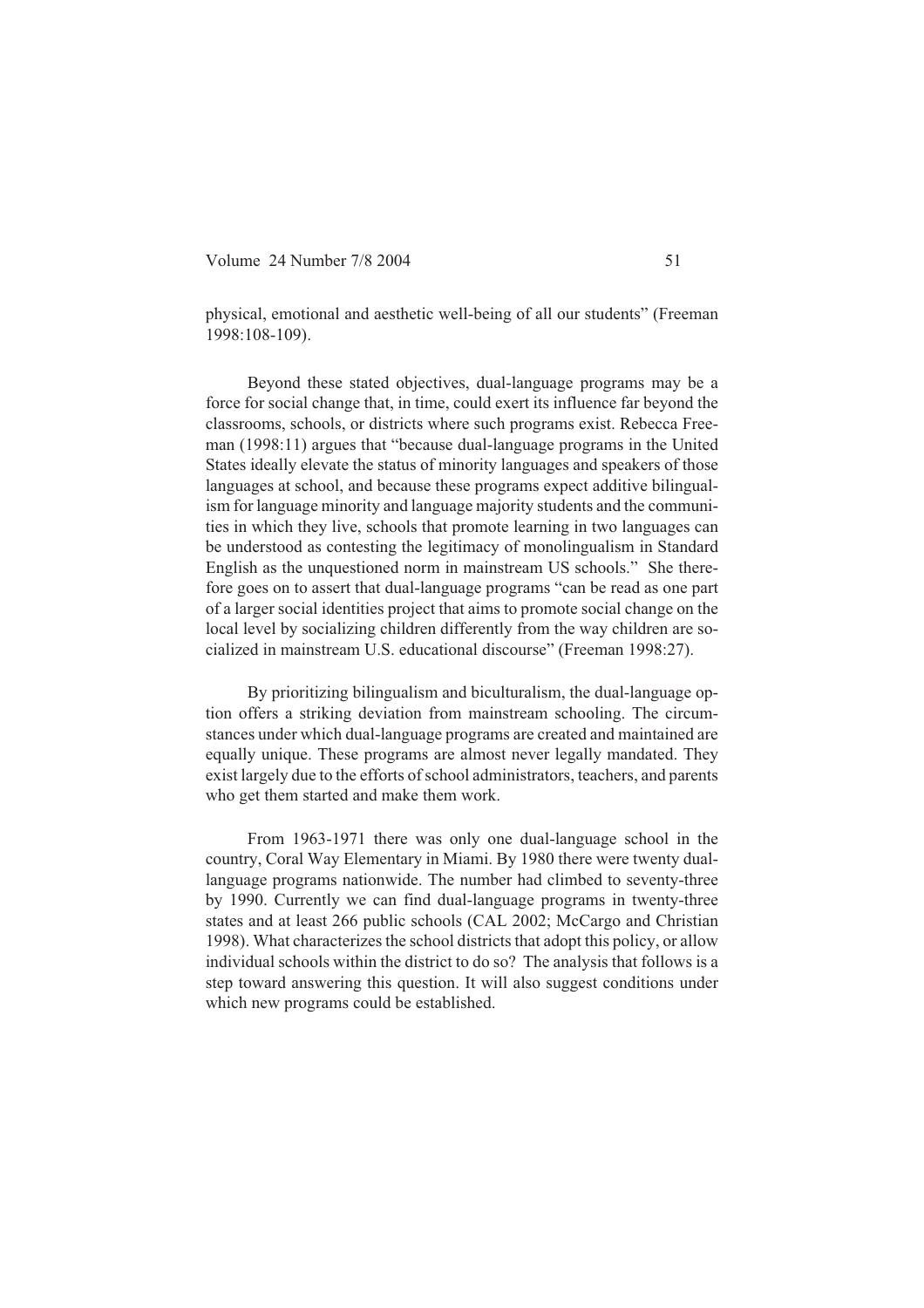### **Empirical Expectations**

Extant research about the pedagogy of dual-language education, social correlates of bilingualism (and possibly of demand for bilingualism), and bilinguals' labor market outcomes helps define specific empirical expectations that are grounded in a theory of instrumental action. These are discussed below.

#### *School Characteristics*

In general, large districts are able to offer more specialized programs than small districts. Since dual-language programs combine native Spanishspeakers and native English-speakers, schools can only have them when there are enough children from both groups. I therefore expect that *school population and the proportion of children who come from Spanish-speaking households will be positively related to the likelihood that a district offers two-way immersion.*

A high level of other (non-Spanish) linguistic diversity among LEP students could make it unrealistic to direct resources toward Spanish-English classrooms. Very few districts can offer dual-language programs in more than one non-English language. Usually, districts that serve a linguistically diverse group of LEP students opt for transitional bilingual education, ESL, or both. *I expect to find a negative relationship between the size of a district's 'other language' population and the likelihood of a two-way Spanish-English program.* The degree of racial diversity and interracial contact in a school district might, however, be a positive factor due to duallanguage programs' cultural as well as linguistic emphasis. I will explore this possibility.

Even controlling for other factors, schools in which many children come from poor families may be less likely to initiate and maintain duallanguage programs because more of their resources are allocated to various social services, and/or because the parents of these children move more frequently than others do – making it impossible to achieve the continuity that is essential to dual-language instruction (Christian et al. 2000; Rago 2001).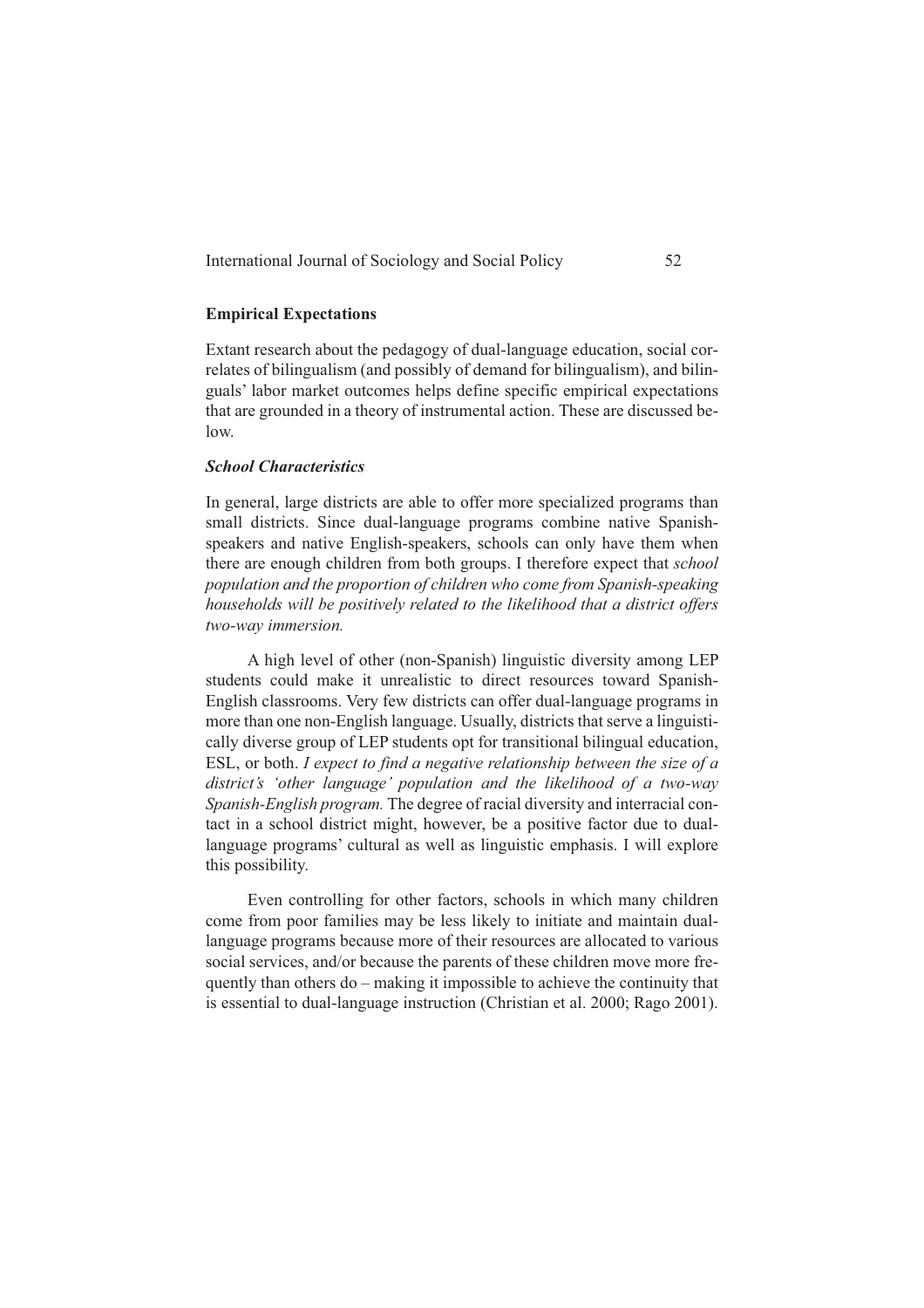For these reasons, *I expect the likelihood of a dual-language program to be lower in districts that serve many poor families.*

#### *Parent Characteristics*

The cultural value of bilingualism, and demand for dual-language programs, could reflect a broader appreciation for the benefits that people from other cultures bring to American society rather than something specific about a community's Hispanic population. This is more likely to be the case in urban areas, and when the level of parent education in a school district is relatively high. College-educated people tend to value (or at least tolerate) racial, ethnic, cultural, and linguistic diversity more that non-collegeeducated people do (Farley et al. 1994). Furthermore, these parents are more likely to view bilingualism as a tangible asset for their children (López 1999). They may also be aware of and influenced by research that links bilingualism to cognitive development and high academic achievement.

School administrators concur that educated parents are more likely to seek dual-language education for their children (Helwing 2001; Morrow 2000; Myers 2001; O'Brien 2001). In addition, they note that, while educated parents are generally quite involved in their children's schooling and have the highest expectations in regard to school quality (Bidwell et al. 1997), the parent involvement factor stands alone.<sup>4</sup> Parents who attend school events and parent-teacher conferences and who volunteer at school are much more likely than others to choose the dual-language option (or *any* enrichment program) if it is available to them – regardless of how educated they are (Benitez and Pineda 2001; Hedges 2001; Medina 2001; Morrow 2000; Slater and Castro 2001). Based on the above, I predict that *parent education, and parent involvement will positively influence the probability of finding dual-language programs within a school district.*

#### *Economic and Social Context*

While some bilinguals hold high-paying jobs, and some employers do seek bilinguals at both the low and high ends of the job ladder, there is no evidence for a general pattern of high economic rewards to bilingualism (Chiswick and Miller 1996, 1997, 1999; Pendakur and Pendakur 2002). I thus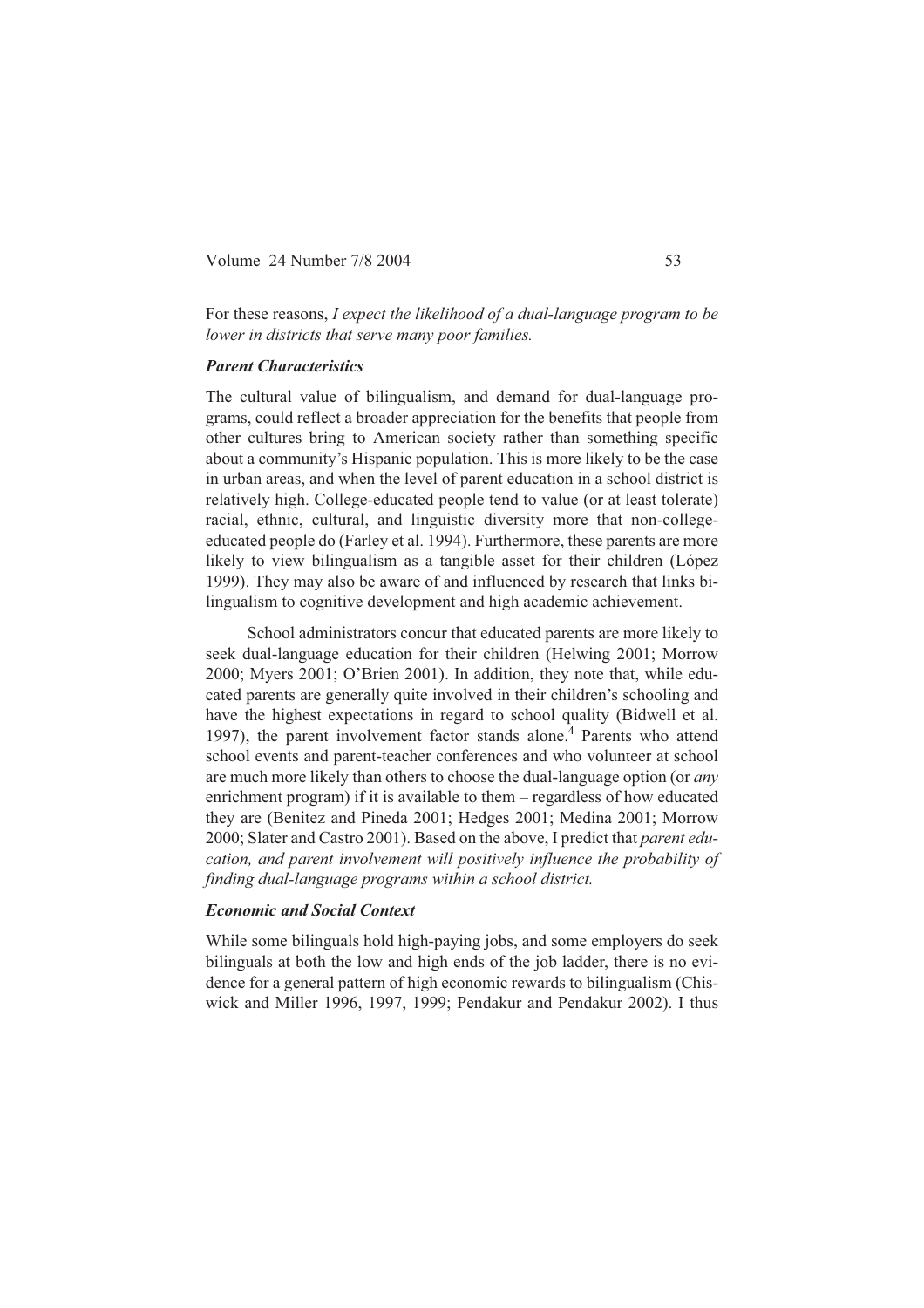### expect that *the relative prosperity of bilinguals in a community will not influence the probability that its schools will offer the dual-language option.*

Bilinguals' and/or Hispanics' status could, however, reflect broader reasons to view bilingualism as instrumental in a given setting. For example, Alejandro Portes and Rubén Rumbaut (1996, 2001) show that, for the children of immigrants whose financial resources and human capital are limited, *selective acculturation* yields the most favorable outcomes in terms of their adaptation to life in America and success in American schools. "Selective acculturation takes place when the learning process of both generations is embedded in a co-ethnic community of sufficient size and institutional diversity to slow down the cultural shift and promote partial retention of the parents' home language and norms." This pathway is associated with "a relative lack of intergenerational conflict, the presence of many co-ethnics among children's friends, and the achievement of full bilingualism in the second generation" (Portes and Rumbaut 2001:54). Characteristics of United States society augment, rather than replace, characteristics of the sending society. The outcome is upward mobility combined with bilingualism and biculturalism.

Factors that influence English-speaking Hispanic adults' choice to maintain Spanish-English bilingualism could also be relevant here. For example, my analysis of these (Linton 2002) shows that, while the immediate economic rewards for bilingualism do not significantly factor into the macro-level incentive for bilingualism, the socioeconomic status of bilinguals in one's area does appear to influence language choice. There is a positive relationship between the status of Spanish-speakers and the level of Spanish-English bilingualism among Hispanics in the United States. But will the degree to which Hispanics in an area have *already* selectively acculturated, or have achieved a relatively high level of status and influence (regardless of whether they have retained Spanish or not) be relevant to school policy decisions, or to the language choices that non-Hispanic parents make for their children? Interviews with teachers and administrators who are involved with dual-language programs suggest that the socioeconomic status of Hispanics in a school's area is not a determinant of programs'existence or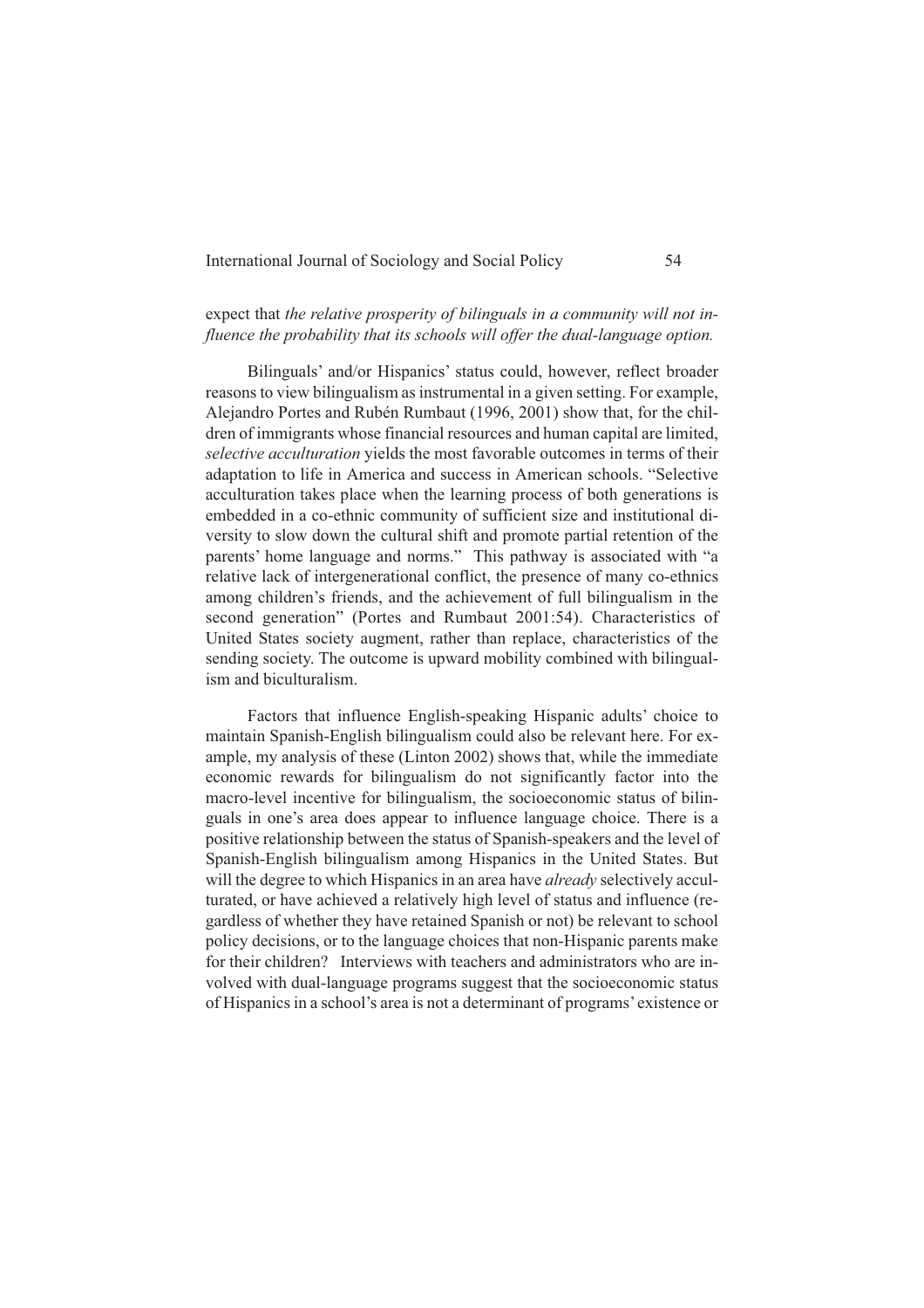success. While influential Hispanics and bilinguals generally support the dual-language option when it is available to them (Gallardo 2001; Hedges 2001), they are not the ones pushing for it (Helwing 2001; Hernandez 2001; Morrow 2000; Myers 2001). I therefore expect that *the relative income, status, or political influence of Hispanics and/or bilinguals a school district serves will not affect the odds that that the district will offer dual-language instruction*.

#### *Political Context*

Laws and resolutions that discourage or encourage the use of languages other than English may also reflect or affect the degree to which people in a particular area value Spanish and Spanish-speakers. Further, they may indirectly influence school administrators' curriculum decisions by providing a public statement regarding linguistic norms and goals in a particular state. Because the rhetoric behind these statutes is inconsistent, and the degree to which they influence what actually goes on in schools is often minimal, their inclusion in this analysis is exploratory – unlinked to predictions derived from theory, others' research, or qualitative findings.

#### **Data and Measures**

This inquiry encompasses United States public school districts and the metropolitan statistical areas (MSAs) and states that encompass them. The units of analysis are school districts that serve at least 1000 pupils, at least 3 percent of whom come from Spanish-speaking households  $(N=2233)$ .<sup>5</sup> Data about dual-language programs come from the Center for Applied Linguistics (CAL 2001). Data pertaining to the demographics of school districts and the areas they serve come from the National Center for Education Statistics 1990 School District Data Book (SDDB) (NCES 1994). Measures that reflect the bilinguals' and Hispanics' relative income and status were constructed using the 1990 1-percent PUMS (Ruggles and Sobek 1997). Voting statistics come from the County and City Data Book (1988, 1994), with county-level figures aggregated up to the MSA/PMSA level when necessary. The variable 'Hispanics'political influence'is Wayne Santoro's (1999) index of "Latino institutional resources," a composite measure that encompasses voters and elected officials. Information regarding Official English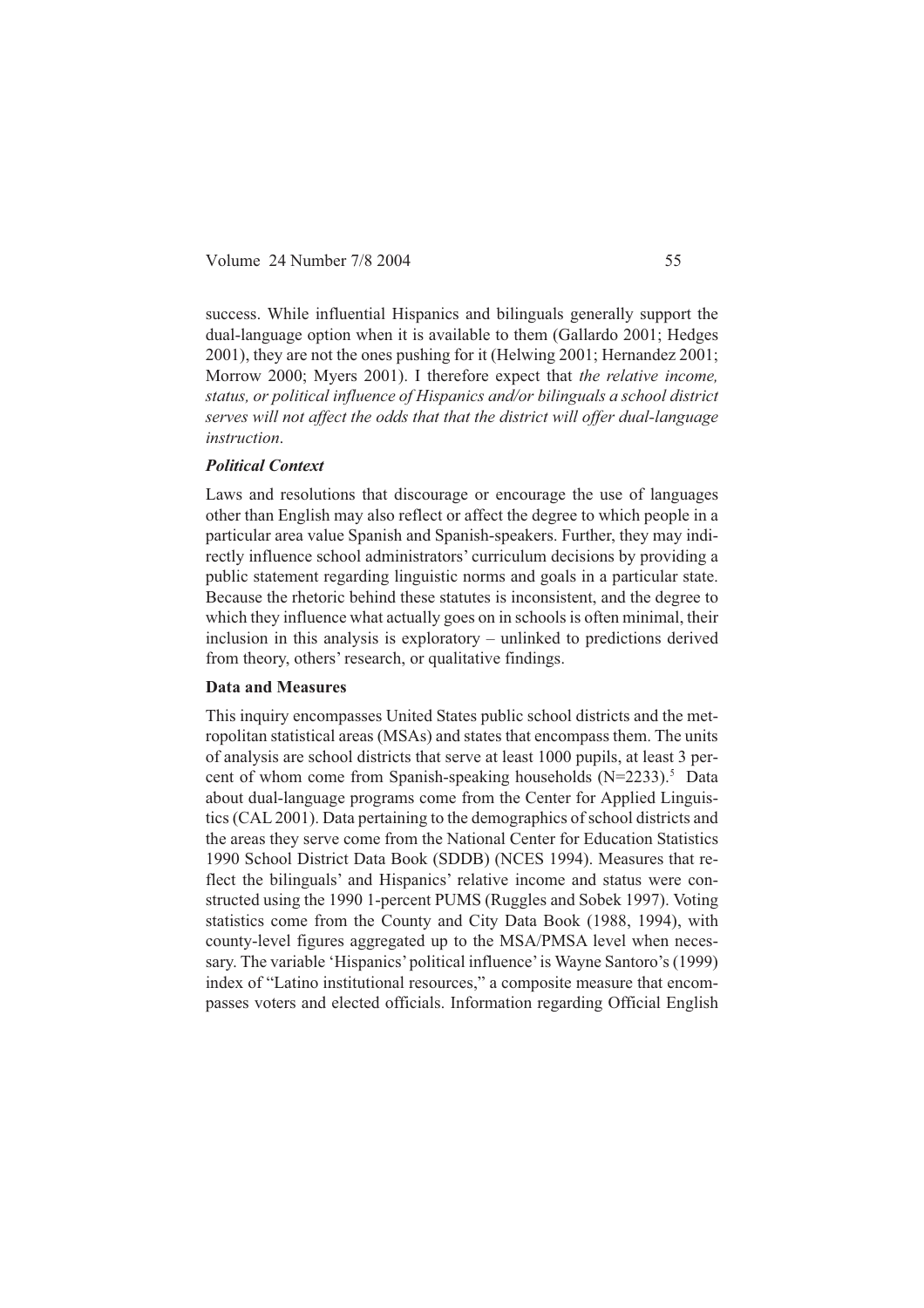laws and English Plus resolutions comes from lists compiled by James Crawford (2000), the organization English First (2001), and Raymond Tatalovich (1995). State-level data on whether or not there is an anti-bilingual education law in force, or under consideration, comes from newspaper reports (e.g., Alvorado 2001; Associated Press 2000, Janofsky 2001). Table 1 provides descriptive statistics for all variables. Here I discuss the variables' relevance in terms of the propositions outlined above, and/or as controls.

#### *Dependent Variable*

The dichotomous dependent variable marks school districts that reported having at least one Spanish-English dual-language program at the start of the 2001-02 school year.

|                                                                    | mean     | <b>SD</b> | range               |
|--------------------------------------------------------------------|----------|-----------|---------------------|
| Dependent Variable                                                 |          |           |                     |
| dual-language program(s) in existence, 2001                        | 0.04     |           | $0/1$ (1=yes)       |
| Independent Variables                                              |          |           |                     |
| LNschool population                                                | 855      | 111       | $691 - 1418$        |
| LNspending on instruction                                          | 924      | 113       | $577 - 1524$        |
| proportion of children in Spanish-speaking households              | 0.12     | 014       | $0.03 - 0.84$       |
| proportion of non-white, non-Hispanic children                     | 010      | 012       | $0.00 - 0.80$       |
| proportion children in non-Spanish- or English-speaking households | 0.07     | 0.06      | $0.00 - 0.46$       |
| proportion of families that rent rather than own                   | 0.32     | 0.17      | $0.01 - 1.00$       |
| median income in children's households                             | \$40.749 | \$14.901  | \$9,874 - \$129,014 |
| proportion of parents with a BA or higher degree                   | 020      | 0.15      | $0.00 - 0.90$       |
| proportion of mothers not F/T employed                             | 0.54     | 010       | $0.15 - 0.90$       |
| Bilingual Hispanic adults' mean SEI (metro area-level)             | 148      | 1 2 6     | $0.00 - 13.38$      |
| Hispanic adults' mean SEI : all adults' SEI (metro area-level)     | 0.81     | 017       | $0.00 - 2.27$       |
| Hispanics' institutional resources (state-level)                   | 1.11     | 1.87      | $-0.92 - 10.85$     |
| Official English law passed by referendum                          | 0 24     |           | $0/1$ (1=yes)       |
| proportion of GOP presidential votes high (1984 and 1992 average)  | 0.25     | ÷         | $0/1$ (1: >54.6%)   |
| English Plus state law or resolution                               | 0.04     |           | $0/1$ (1=yes)       |
| anti-bilingual education law passed or under discussion, 2001      | 0.36     |           | $0/1$ (1=yes)       |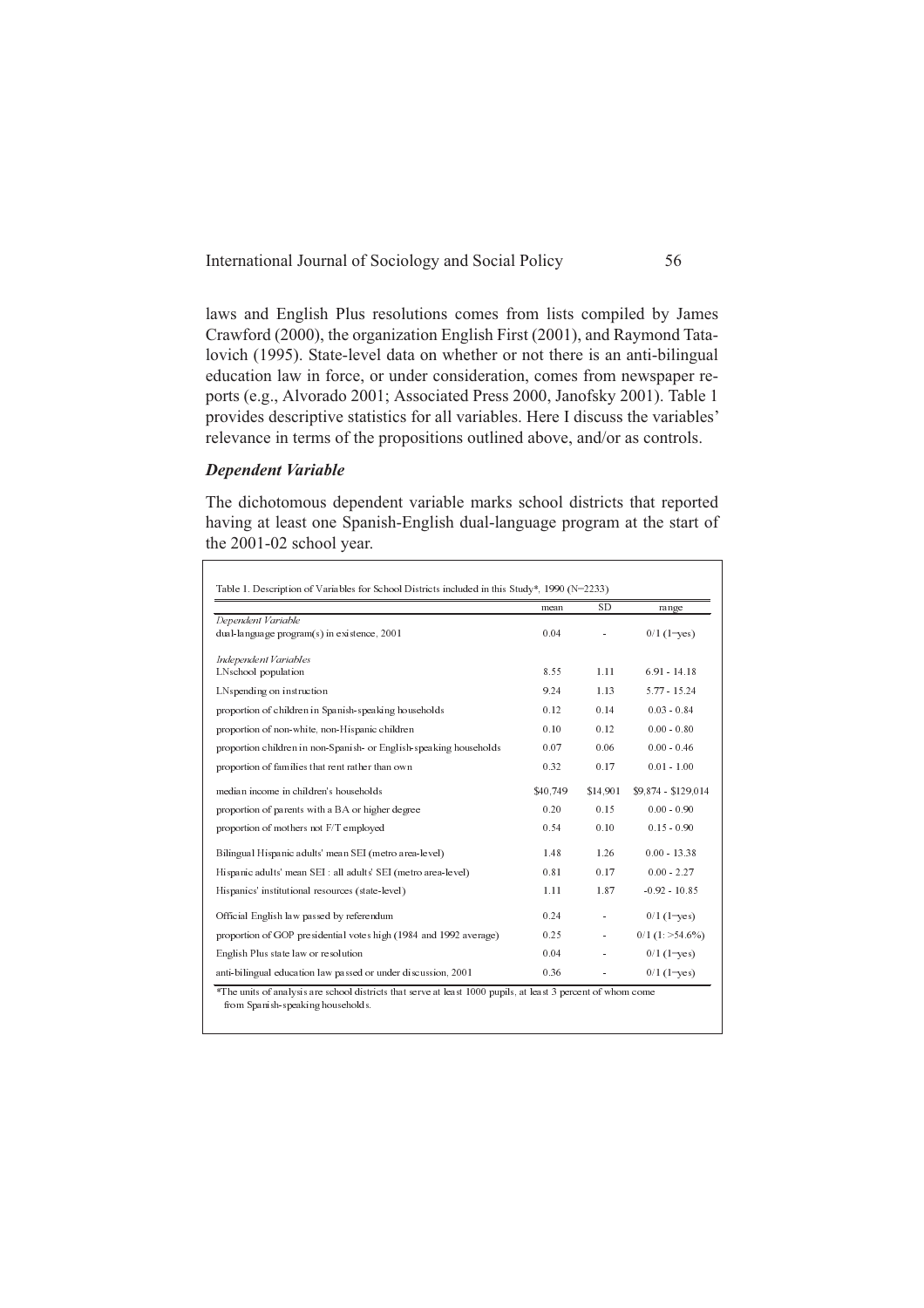### *Demographic Variables*

#### *School characteristics*

'School population' (expressed as its natural logarithm), 'proportion of children in Spanish-speaking households,' and this proportion squared are primary contextual conditions. The latter is included in its quadratic form to account for school districts with too many Spanish-speakers to make twoway immersion plausible (Montague 1997).

'Spending on instruction' is a control variable, highly correlated to school district size.<sup>7</sup> While it stands to reason that well-funded districts would be advantaged in terms of their ability to initiate special programs, it should be noted that dual-language programs do not cost more than other ways of helping LEP students learn English. Research, planning, and early implementation are often grant-supported, but the extent to which the NCES spending variable encompasses such funding is unclear.

To account for the presence of non-Spanish-speaking LEP students in a district's schools, I include the proportion of students who speak a language other than Spanish, and whose English is limited. 'Proportion of nonwhite, non-Hispanic children' is another control that reflects racial and ethnic diversity in a school district. The variable 'renters' – the proportion of children whose families rent their living quarters – is a proxy for an urban setting. This is a broader indicator of diversity; it captures the possibility that a district that serves a relatively homogeneous population is situated within a diverse metropolis. To test the proposition that districts serving many poor families will be less likely than others to offer dual-language programs, I include the median household income of families in a district.

#### *Parent characteristics*

The previous section discussed several reasons to include parent education in this analysis. This is expressed as the proportion of district's parents who have a B.A. or higher degree. I also include a rough indicator of the potential for parents to volunteer at school: the proportion of mothers who do not hold a full-time job.<sup>8</sup>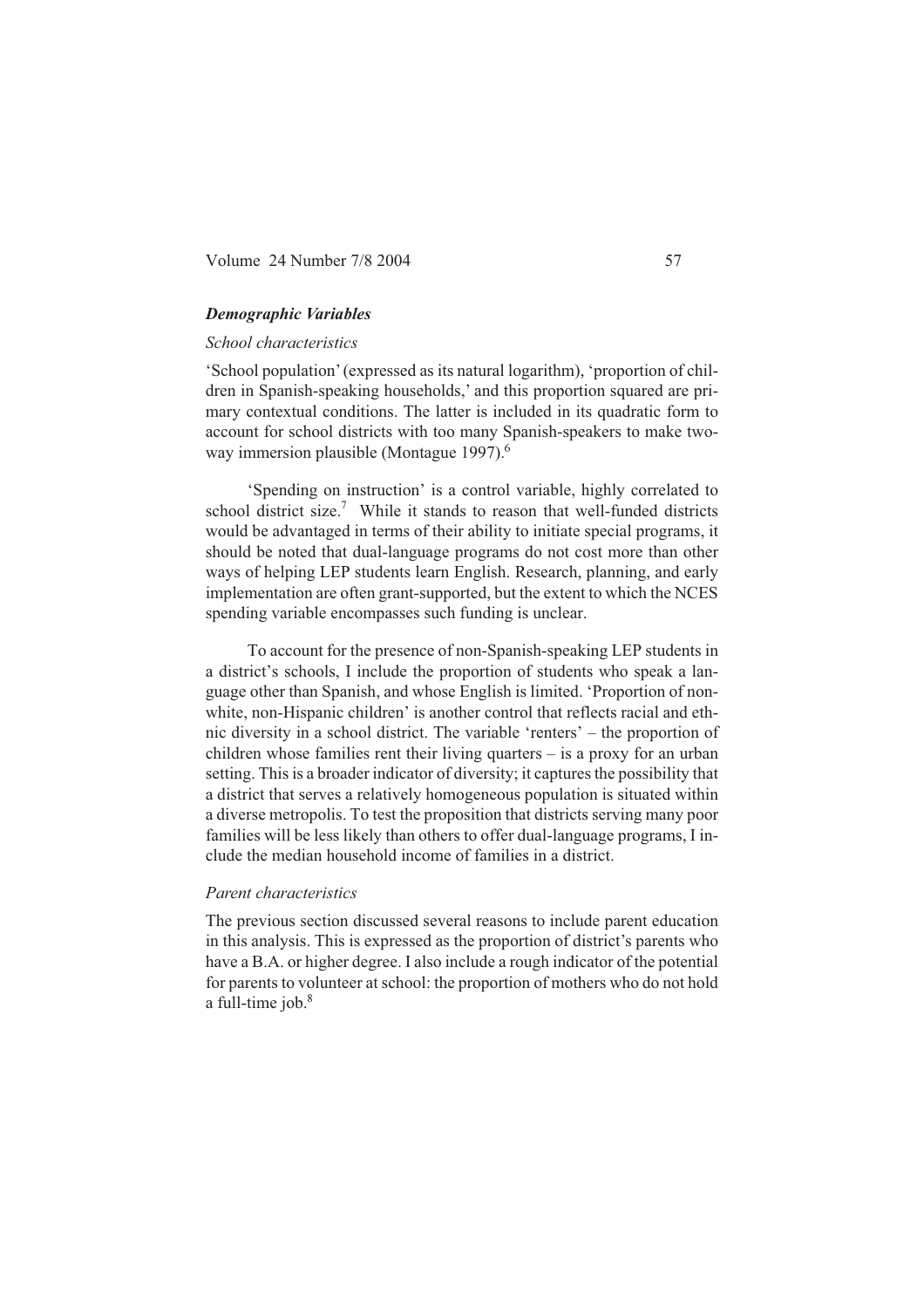| Table 2. Log Odds for Logistic Regression of Dual-Language Programs in School Districs, 2001 (N=2233) |           |             |            |                     |            |            |
|-------------------------------------------------------------------------------------------------------|-----------|-------------|------------|---------------------|------------|------------|
|                                                                                                       | Model 1   | Model 2     | Model 3    | Model 4             | Model 5    | Model 6    |
| schools and communities                                                                               |           |             |            |                     |            |            |
| LNschool population                                                                                   | $2.63***$ |             | $2.59***$  | $2.62***$           | $2.83***$  | $2.83***$  |
| LNspending on instruction                                                                             |           | $2.70***$   |            |                     |            |            |
| proportion children in non-Spanish- or English-speaking<br>households                                 | 77.24***  | 83.34***    |            | 549.80*** 144.36*** | 65.57**    | 160.90***  |
| proportion of children in Spanish-speaking households<br>squared*                                     | 0.01      | $0.002*$    | $0.0002**$ | 0.007               | 0.04       | 0.01       |
| proportion of children in Spanish-speaking households*                                                | 0.40      | 0.26        |            |                     |            |            |
| proportion of non-white, non-Hispanic children                                                        | 0.18      | 0.14        | 0.12       | 0.08                | $0.006*$   | $0.007*$   |
| proportion of children in non-Spanish- or<br>English-speaking houiseholds                             | 33.73***  | 23.75***    | 19.09***   | 26.87***            | $31.33***$ | $25.67***$ |
| proportion of families that rent rather than own                                                      | $1.00*$   | $1.00\,{*}$ |            |                     |            |            |
| median income in children's households                                                                |           |             |            |                     |            |            |
| parents                                                                                               |           |             |            |                     |            |            |
| proportion of parents with a BA or higher degree                                                      |           |             | 24.73#     | 18.04**             | 24.86**    | 32.36**    |
| proportion of mothers not F/T employed                                                                |           |             | 36.64*     | 43.64#              | 15.76      | 16.25#     |
| bilinguals' and Hispanics' status and influence                                                       |           |             |            |                     |            |            |
| Bilingual Hispanic adults' mean SEI (metro area-level)                                                |           |             |            | 0.94                | 1.00       |            |
| Hispanic adults' mean SEI : all adults' SEI (metro<br>area-level)                                     |           |             |            | 0.20                | 0.30       |            |
| Hispanics' institutional resources (state-level)                                                      |           |             |            | 1.07                | 1.04       |            |
|                                                                                                       |           |             |            |                     |            |            |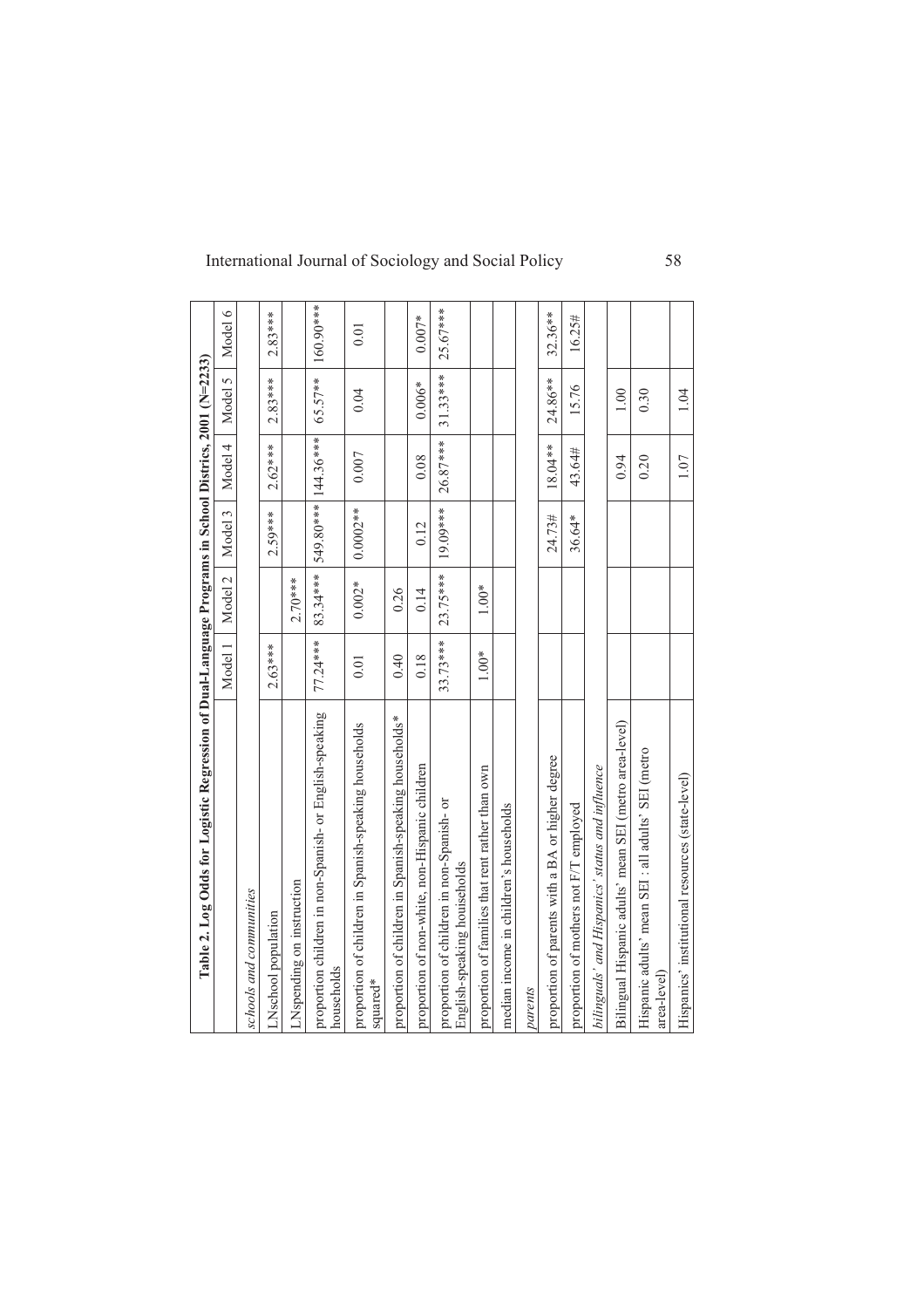| Table 2. Log Odds for Logistic Regression of Dual-Language Programs in School Districs, 2001 (N=2233) (Continued) |          |          |         |          |          |           |
|-------------------------------------------------------------------------------------------------------------------|----------|----------|---------|----------|----------|-----------|
|                                                                                                                   | Model 1  | Model 2  | Model 3 | Model 4  | Model 5  | Model 6   |
| political (dis)incentives                                                                                         |          |          |         |          |          |           |
| Official English law passed by referendum                                                                         |          |          |         |          | 0.98     |           |
| proportion of GOP presidential votes high<br>(1984 and 1992 average)                                              |          |          |         |          | 0.91     |           |
| English Plus state law or resolution                                                                              |          |          |         |          | 5.17**   | $5.26***$ |
| anti-bilingual education law passed or under<br>discussion, 2001                                                  |          |          |         |          | $2.59*$  | $2.74***$ |
| -2 log likelihood                                                                                                 | 605      | 605      | 595     | 591      | 5.75     | 5.77      |
| chi-square                                                                                                        | $212***$ | $212***$ | 221 *** | $226***$ | $241***$ | 239***    |
| # p<0.10 * p<0.05 * p<0.01 *** p<0.01 (two-tailed tests)                                                          |          |          |         |          |          |           |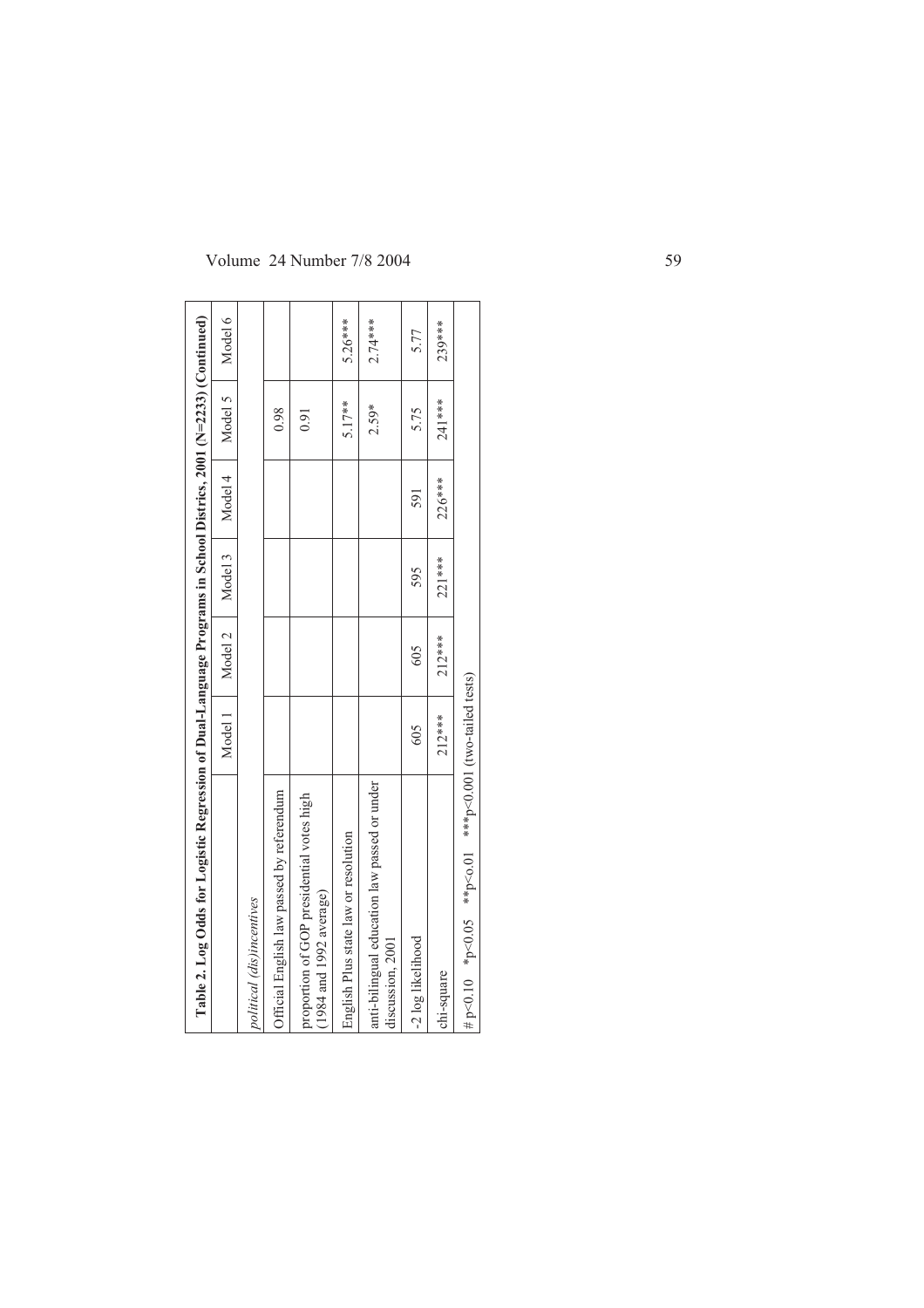#### *Economic and Status Variables*

Are there more dual-language programs in places where bilinguals are better off? While it is by no means a perfect measure of the economic payoff for bilingualism, looking at the mean Duncan SEI score for bilingual Hispanic adults in a given area allows for a rough assessment of the degree to which the current labor market value of bilingualism motivate decisions about school language policy. I test two other measures of Hispanics' status and influence: their mean SEI score relative to that of non-Hispanics (in a metro area), and their political influence (in a state).

#### *Political Variables*

Even though public opinion about language policy does not follow party lines, a high level of Republican voting (a county-level measure imputed to MSA/PMSAs) could reflect a social climate that is less favorable towards linguistic diversity. Other relevant political variables are English-Plus ordinances, Official English laws passed via referendum, $9$  and the proposal or passage of anti-bilingual education laws.

#### **Analysis and Findings**

Table 2 reports the results of models that explore, in turn, the degree to which school district and community demographics, parent characteristics, bilinguals' and Hispanics' characteristics, and political factors influence the probability that a school district will offer the dual-language option.

Models 1 and 2 look at characteristics of school districts and the communities they serve. It appears that dual-language programs are more likely to exist in larger districts, urban settings, and where the Spanish-speaking portion of the student population is sizeable, but not overwhelming.<sup>10</sup> Contrary to expectations, median income of the families that a district serves is non-significant, and will be dropped from further models because of its high correlation with parent education. Model 2 incorporates spending on instruction instead of school population, with results very similar to those in Model 1. Further models will use population because it is a more reliable measure.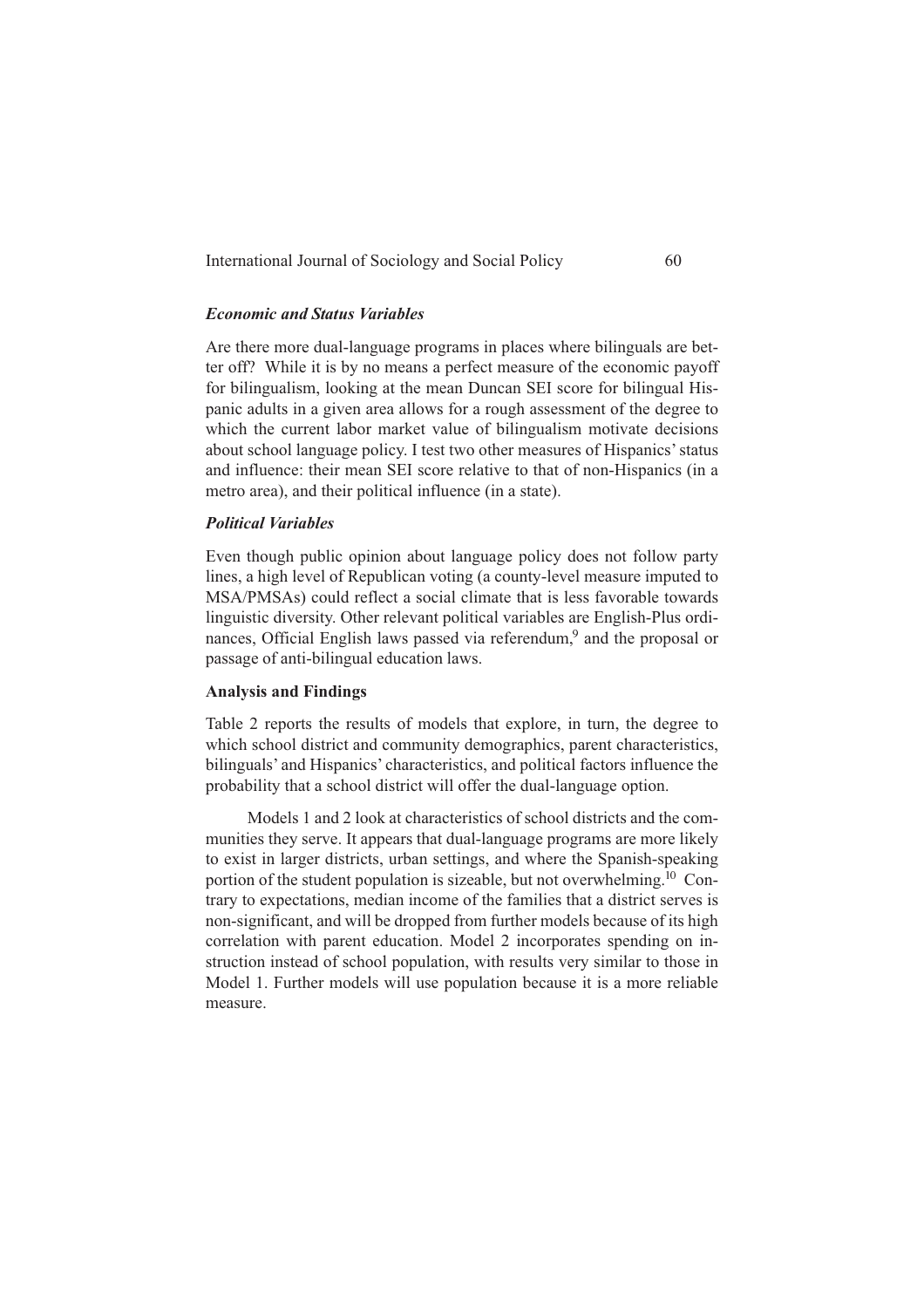Model 3 includes parent characteristics. The proportion of parents with a B.A. or higher degree exerts a strong, positive effect on the odds that a school district will offer a dual-language program, as does the proportion of mothers who do not work full time.

Measures of bilinguals and Hispanics' status and influence are added in Model 4. As predicted, none of them are significantly related to the presence of dual-language programs. This indicates that currently observable economic rewards for bilingualism do not significantly influence the decision to adopt the dual-language option, and, as educators report, high-SES (socio-economic status) Hispanics are *not* driving the dual-language movement. Politically active Hispanics' focus on schooling has generally been much broader; its emphasis is on education in general, not on Spanish maintenance (Gold 2001; Valdés 1997).

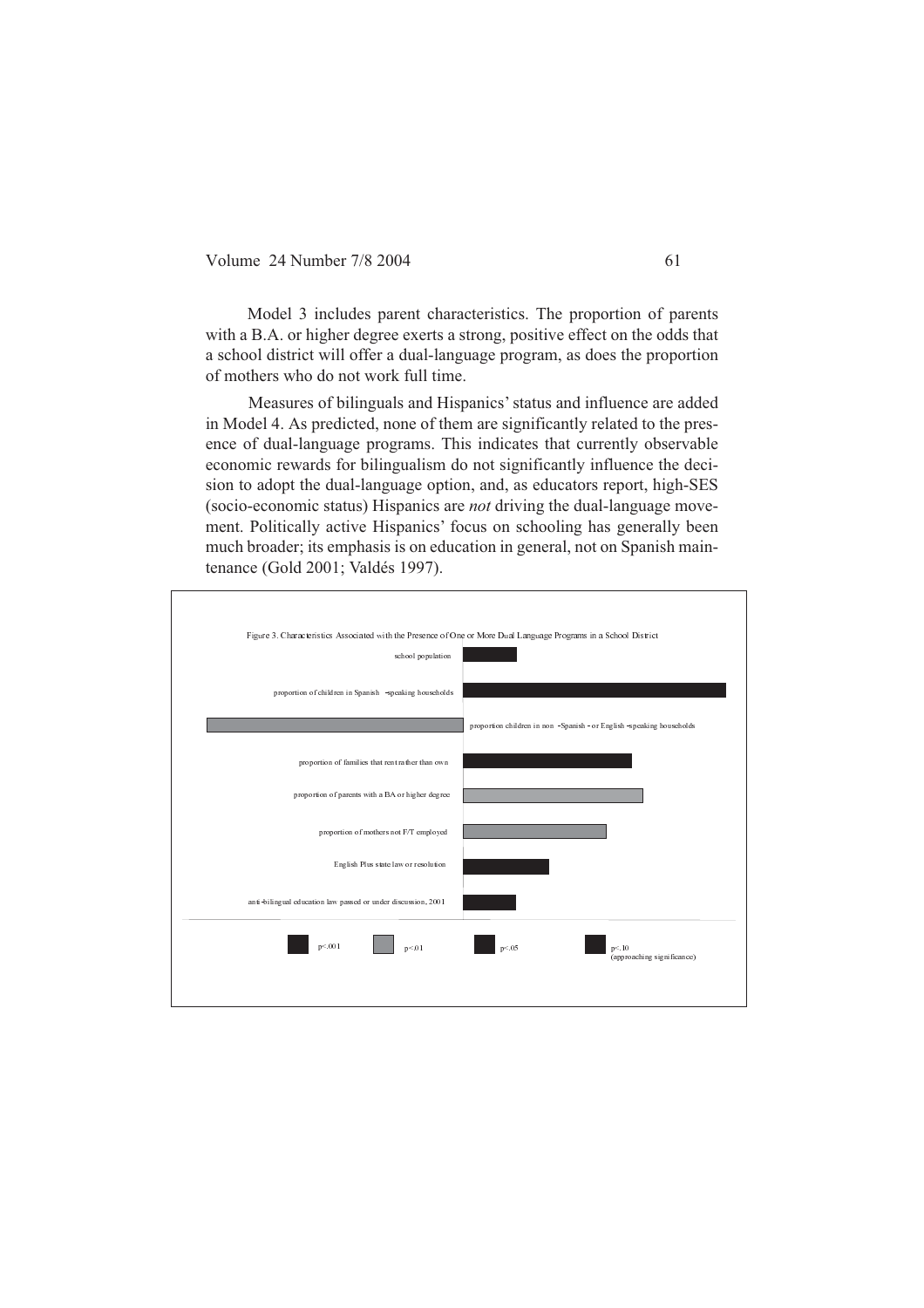Model 5 incorporates political variables. Interestingly, state-level English-Plus ordinances are positively related to dual-language programs in the schools, while Official English referenda and high Republican voting are non-significant. Of equal interest is that anti-bilingual education laws and dual-language programs are positively related.

Model 6, summarized in Figure 1, is a final and best-fitting model. It shows that Spanish-English dual-language programs are most likely to exist in relatively large, urban school districts, where there are enough Spanishand English-speakers to balance the classrooms, and not too many otherlanguage LEP students. Given the above, parent education is relatively high, and parents (at least mothers) are able to spend time at school. State-level English Plus statutes exert a positive effect, as do anti-bilingual education campaigns. The finding that the latter appear to *increase* the probability that districts will offer dual-language programs is partly because forty out of the one hundred dual-language districts included in this study are located in California, where an anti-bilingual education statute is in effect. But simply marking school districts in California adds less to the model. Indeed, California educators report that Proposition 227 had little effect on duallanguage programs that were in existence before bilingual education became highly politicized (Camancho 2001; O'Brien 2001; Vaca 2001). Qualitative research in southern California schools does not support the notion that two-way immersion is being used as a way to re-label transitional bilingual programs. While some California administrators saw the duallanguage option as a way to comply with Proposition 227 without resorting to English-only schools, this is not a general trend (Linton 2002).

#### **Discussion**

Dual-language programs express a general valuation of linguistic, racial, and cultural diversity in terms of seeing bilingualism as important to one's success in a globalizing world. Future-oriented school administrators and/or parents are behind these programs' initiation, but successfully maintaining them successfully requires long-term commitment from school staff *and* parents. In some cases, parents who knew nothing of two-way immersion before their neighborhood school introduced it have become strong support-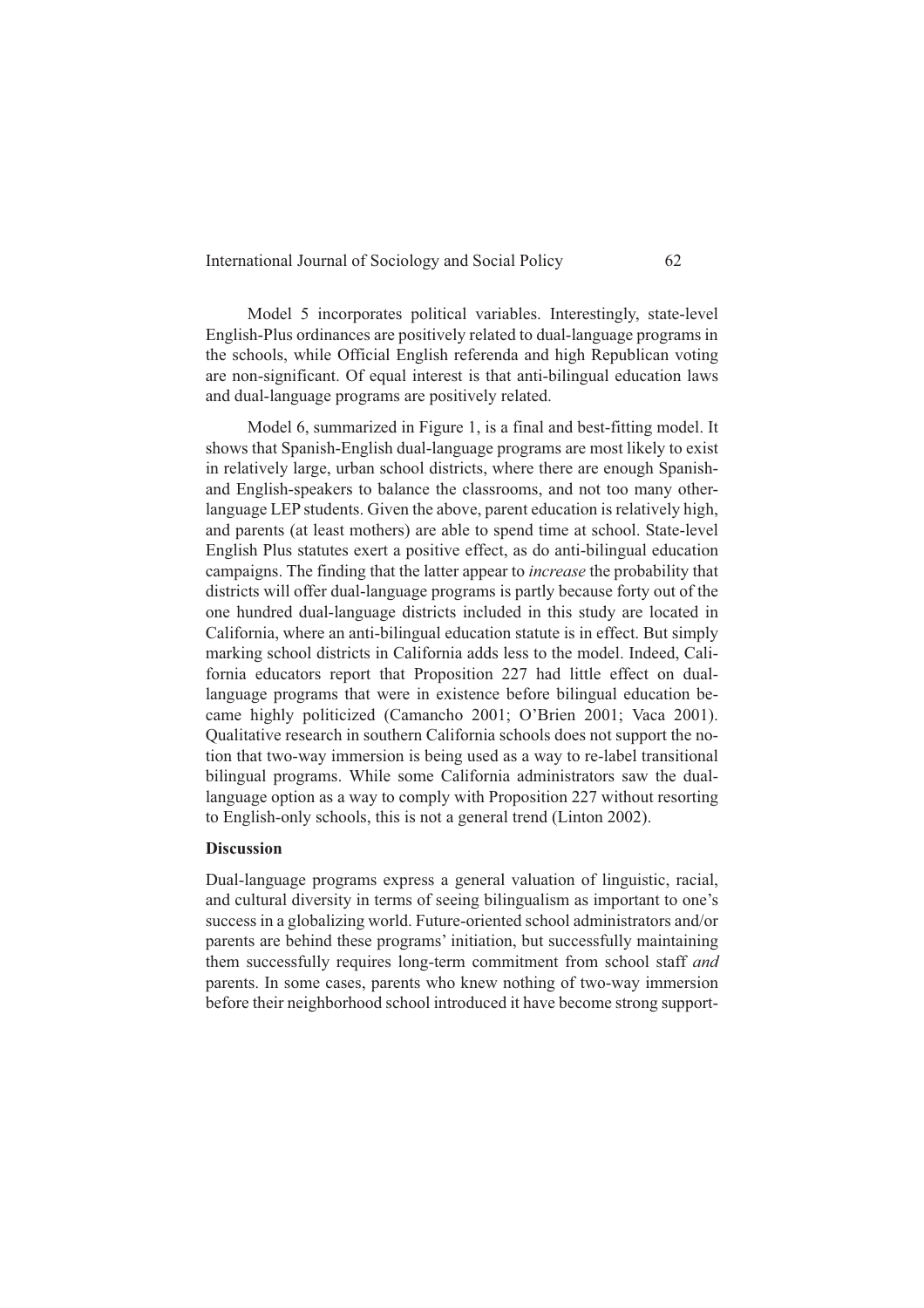ers, learning Spanish or English alongside their children and volunteering in their classrooms (Badillo-Beneyto 2003; Glapa and Martinez 2001).

It is clear that dual-language programs are distinct from other efforts to help LEP students assimilate. Qualitative studies by Juan Guerra (1998) and Robert Jiménez (2001) show that Mexican adults and children in the United States who most highly value bilingualism and biliteracy identify themselves as transnational individuals, i.e., the wave of the future. Portes and Rumbaut's (2001) extensive study of second-generation children yields a similar conclusion:

At present, sending countries are increasingly part of a single global web with the United States at its center. In this new world order where multiple economic, political, and cultural ties bind nations more closely to one another, it is not clear that the rapid extinction of foreign languages is in the interest of individual citizens or of the society as a whole. In an increasingly interdependent global system the presence of pools of citizens able to communicate fluently in English plus another language and to bridge the cultural gap among nations represents an important collective resource. (p. 273)

It should be noted, however, that Portes and Rumbaut's final words are as much a call to action as a summary of their findings and speculations about the future:

In light of the present evidence, there is no second-generation group for which selective acculturation is more necessary than for Mexican Americans. This would entail educational programs that combine learning of English and acculturation with preservation of Spanish and understanding and respect for the parents' culture. (p. 280)

Dual-language programs do exactly this. And the findings reported here show that they can and do exist in at least the urban areas where Mexicans and other recent immigrants from Spanish-speaking countries reside. Magnet-type programs that attract a diverse group of engaged parents are stunning successes, but the dual-language option is also present in poorer districts where administrators and teachers must actively recruit parents into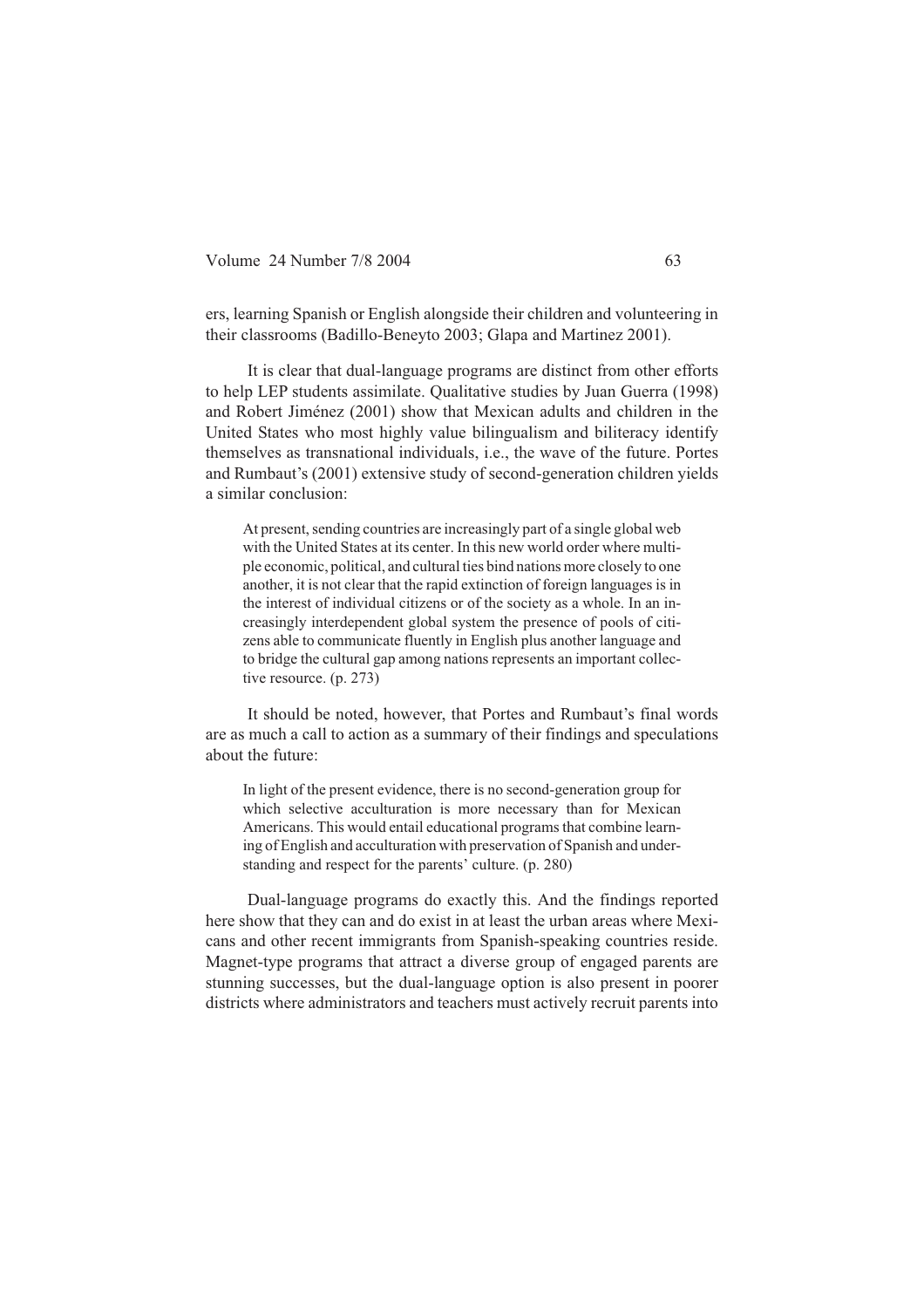the programs. As Robert Hedges (2001) the principal of a school on the poor side of Long Beach, California reports:

Our largest ethnic groups are Hispanic and African American. We have a lot of African American kids in the immersion program. Generally I see those kids getting along with all kids better that the others do. We have two large residential areas here. One used to be a federal housing project next door; now it's privately owned, and this large condominium place over here that has a lot of kids who are violent and who live in violence. The kids I see in immersion are from those areas. They're much more accepting of other people in general. They get along with a variety of people and play with a variety of people. I think of two kids last year. One was one of our best basketball players on the playground. He got along well with everybody. And another boy who is African American who was one of our highest achievers and just got along with everybody – in the classroom obviously, and then on the playground also. They had friends who were in trouble all the time and they were never in trouble. They tried to help. These kids are more accepting of other cultures and other people.

Freeman's (1998:26, 71) research in a (albeit elite) bilingual school in Washington D.C. suggests what is behind Hedges' observation. She often remarks that there is "much more than language" behind the school's mission. At least in some cases, dual-language programs represent a different way of creating and transmitting social identity, which she defines as "cultural dispositions or preferences that govern an individual's way of believing, thinking, and behaving." Since social identities are constructed through discourse, language-mediated activities shape people's understanding of themselves and their roles in the world. Regardless of one's race or ethnicity, dual-language programs offer students more options than those traditionally available in mainstream United States schools.

This analysis has revealed something about the settings in which dual-language programs are most likely to exist. But from it there is little to be learned about the choice to implement these programs, and why this choice is made. It is not always easy to identify the primary decisionmakers. They could be parents, administrators, or others who are able to in-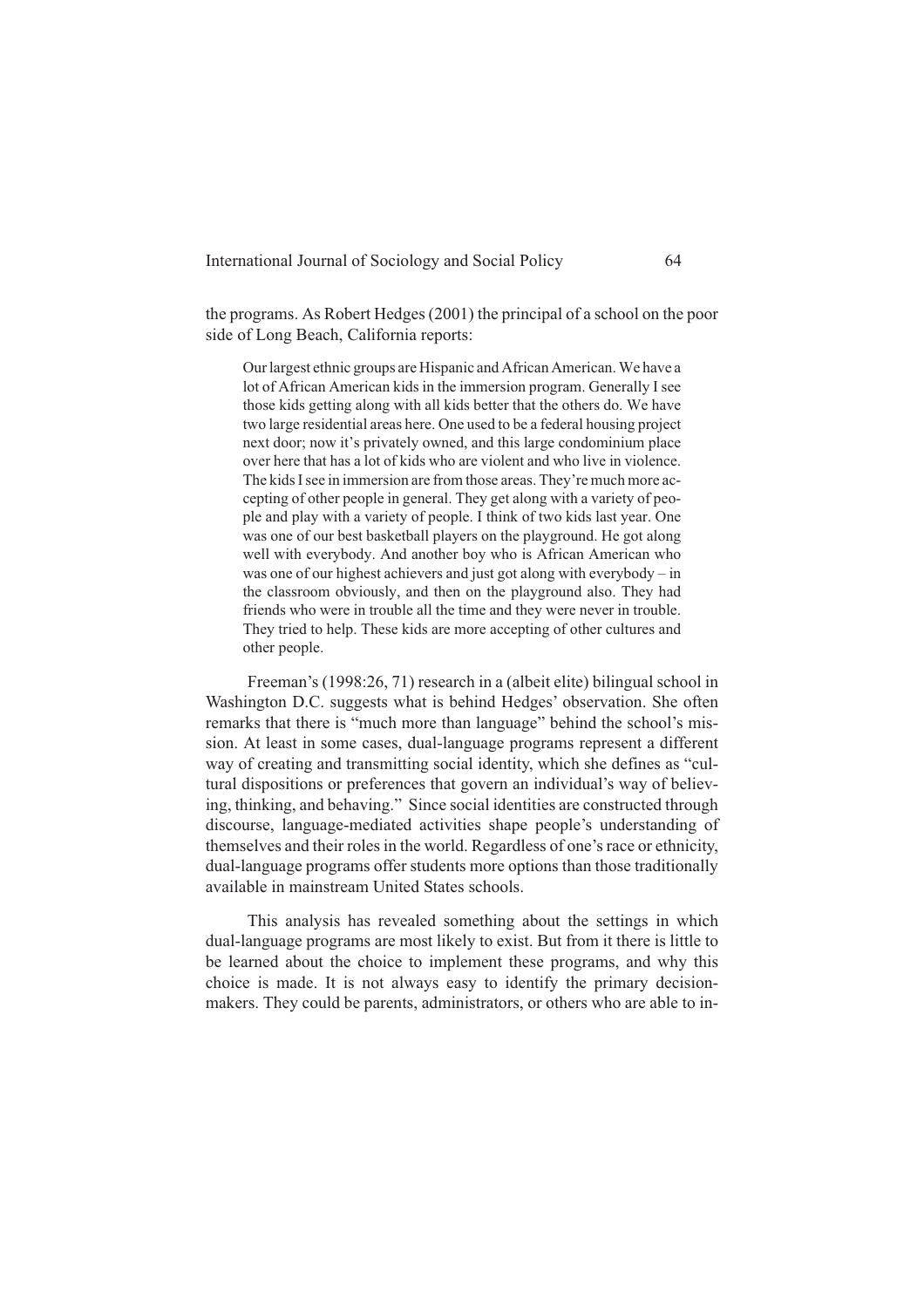fluence what goes on in schools. It is safe to assume that parents who involve themselves in school affairs do so in their children's interests; they are investing in the human capital of their offspring (cf. Brinton 1988). But what of the administrators who actually initiate school programs? Are they responding to parent demand? Are they trying to realize benefits that a duallanguage program could bring to their schools (and thus to them), such as increased funding (e.g., at Title VII grant), a magnet-type program, or improved academic rankings? Do they believe that bilingualism and biliteracy will give students a competitive economic advantage and/or prepare them to appreciate and thrive in a multicultural society? Any or all of these aspects could influence school administrators' decisions. Large-scale quantitative data about school district policy processes, incentive structures for teachers and administrators, or parents' demand for/response to dual-language programs are not available, but much could be learned about these things via qualitative, comparative research.

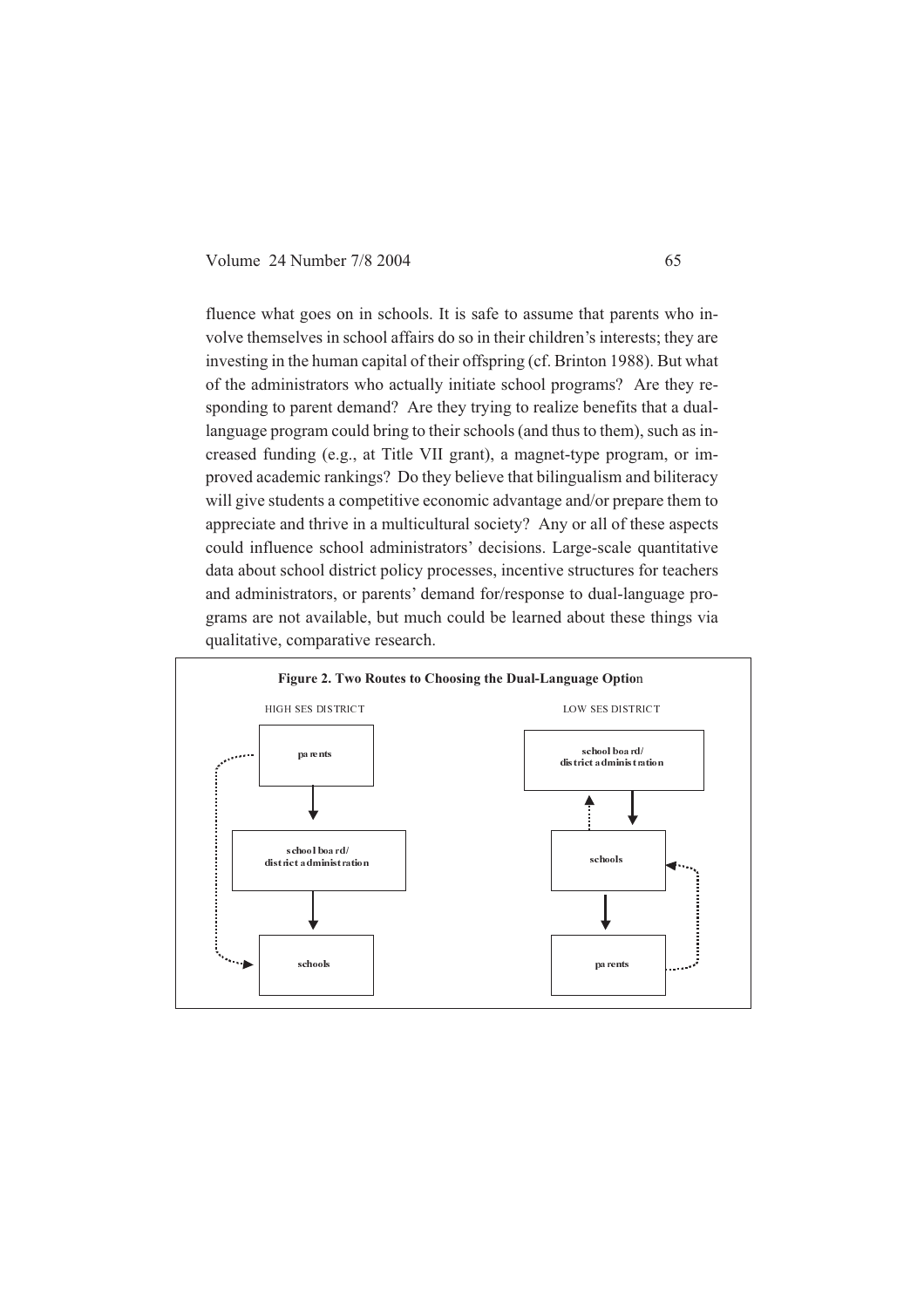For example, my qualitative study of dual-language programs and schools in Chicago and the Los Angeles area helps explain the quantitative finding that the median income of families in a district does not help predict the presence of a dual-language program. I found that while two-way immersion is definitely not just a middle class phenomenon, programs initiation takes place differently in high- and low- SES settings (Linton 2002). This is illustrated is Figure 2. In relatively high-SES schools, parents' demand and efforts were responsible for starting the schools' dual-language programs. In lower SES schools, school and/or district administrators were the ones to initiate two-way immersion. In these places, school administrators educate parents about the program and solicit their participation.

#### **Conclusion**

At the end of their discussion of language as it pertains to the assimilation experiences of second generation children in the United States, Portes and Rumbaut (2001:146) remind their readers that "despite the personal and societal advantages of multilingualism, the subtractive version [of immigrants' linguistic assimilation] promoted by U.S. English and other nativist organizations continues to correspond to the reality on the ground. For the foreseeable future, public education and social pressures in American society will continue to extinguish foreign languages at a brisk pace." Similarly, in his comprehensive book on multilingualism and the role of language in society, John Edwards (1994:195) points out that "most 'big' language speakers in most societies remain unconvinced of either the immediate need or the philosophical desirability of officially-supported cultural and linguistic programmes for their small-language neighbours."

Neither of these statements bode well for the spread of dual-language education in the United States. Yet there *is* potential for two-way immersion to expand. This is the case, first of all, because the programs are not just for Spanish-speakers or Hispanics. Second, parents who choose the duallanguage option (*especially* the English-speakers) do not consider Spanish to be a "small language." The growth of two-way immersion seems to correspond to a change in the degree to which non-Hispanic Americans value Spanish (Linton 2002). How much and how quickly dual-language pro-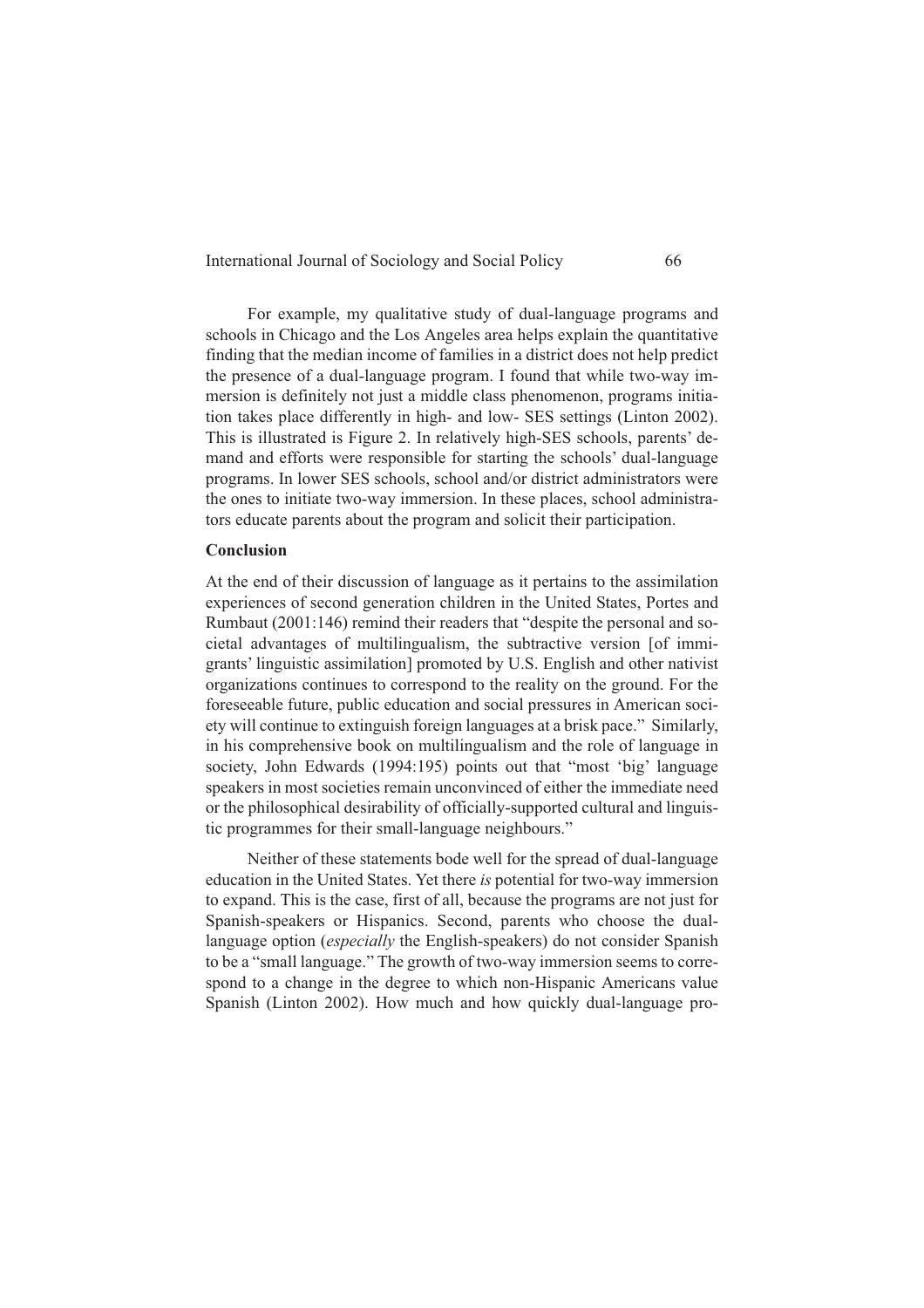grams will spread is a topic worthy of continued inquiry. Besides program growth and diffusion, and outcomes for the students involved, research should focus on the social impact of two-way immersion programs in the communities where they are located. As noted above, dual-language educators often point out that what they are doing goes beyond language in a communicative sense in that it promotes cross-cultural communication and respect. At the same time they are enhancing the position of Spanish within a larger socioeconomic context. In general, dual-language educators and parents are responding to demographic and economic realities, not trying to promote social change. But the potential for social change in the form of a shift in what it means  $-$  linguistically  $-$  to be American and/or to assimilate into American society exists within these programs. In the meantime, they offer an opportunity for all students to become bilingual, biliterate, and bicultural within a school system that generally promotes the opposite.

#### **Acknowledgements**

I thank Yong Cai, Pete Guest, Jerry Herting, Edgar Kiser, and Kim Lloyd for helpful comments. An earlier version of this paper was presented at the meetings of the American Sociological Association in Chicago, August 16, 2002. This research was supported by a grant from the American Educational Research Association which receives funds for its "AERA Grants Program" from the U.S. Department of Education's National Center for Education Statistics and the Office of Educational Research and Improvement, and the National Science Foundation under NSF Grant #RED-9452861. Opinions reflect those of the author and do not necessarily reflect those of the granting agencies. Please direct correspondence to alinton@princeton.edu.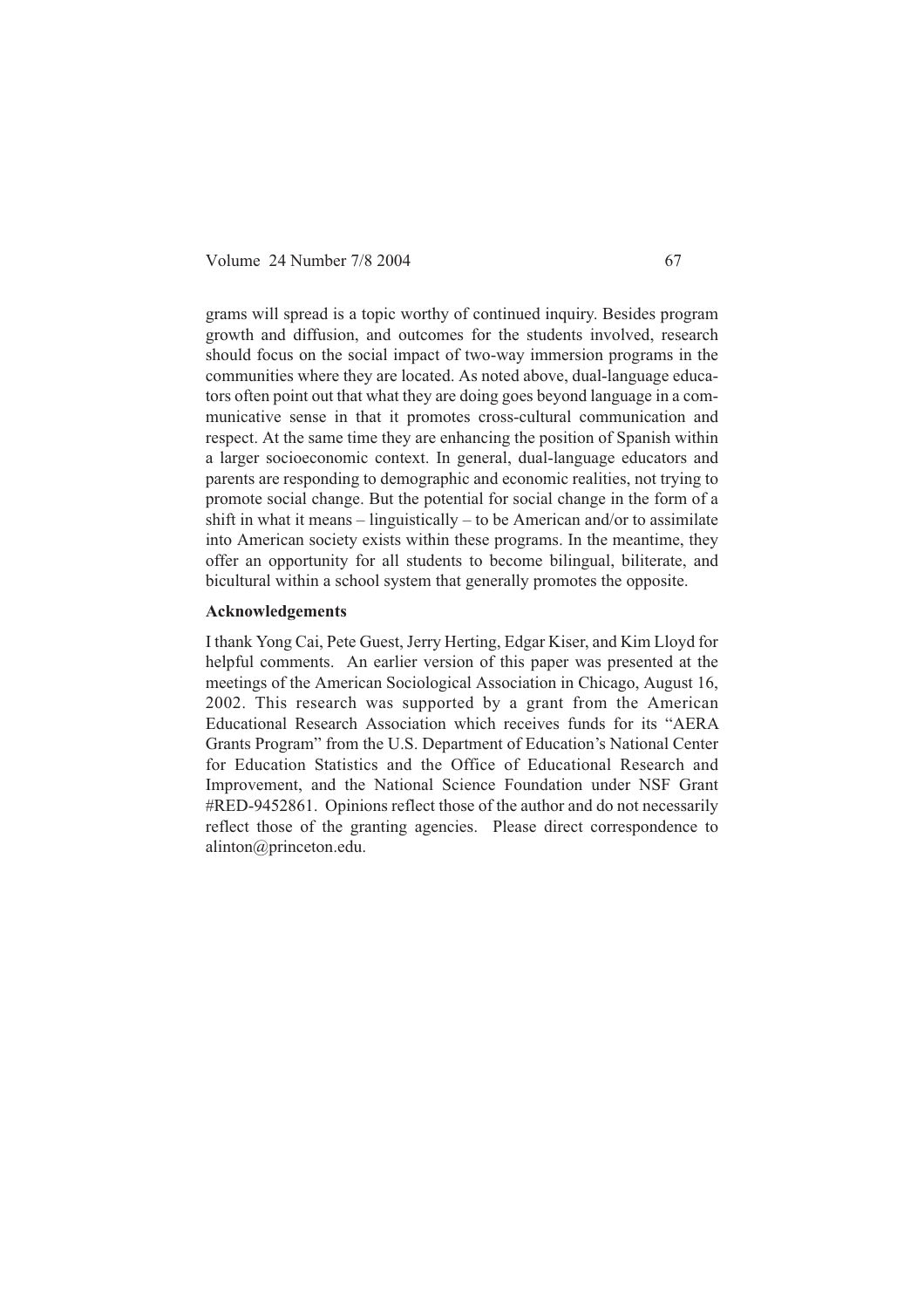### **Endnotes**

1. U.S. Department of Education (1998)

2. Crawford (1997), Freeman (1998), Schmidt (2000) and Schmidt (1993) summarize the history of the BEA and its revisions.

3. In New York State, Unz commissioned a poll asking whether all public school classes should be taught in English, with non-English-speaking students placed in an intensive one-year English immersion programs instead of transitional bilingual programs. Seventy-nine percent of the 1,411 residents polled said yes. Among New York City residents, 75 percent said yes. In a national poll by the nonpartisan research organization Public Agenda, 75 percent of *foreign-born* parents said that schools' first priority should be to teach English quickly, even if it means that their children fall behind in other subjects (Tierney 1999).

4. This is the case for many other types of special school programs as well; more educated/involved parents will be more likely to seek such programs or to take advantage of them when available. For example, the principal of a dual-language school in Arlington, Virginia characterizes the school's high-SES parents as "always looking for something better" (Myers 2001). Zhou (2002) describes Korean and Chinese parents' community-supported efforts to get their children into the best schools and programs in Los Angeles.

5. Very small districts are excluded because dual-language programs are almost nonexistent in them, and because the data quality for these districts is low. Three percent is the median level of children from Spanish-speaking households in *all* districts that are within MSAs. Nationwide only three dual-language programs exist in districts in which less than 3 percent of the students come from Spanish-speaking homes.

6. The square term is mean-centered. The linear coefficients for 'proportion of children in Spanish-speaking households' are thus interpretable as deviations from the mean.

7. An attempt to calculate per-capita spending revealed inaccuracies in the data, probably due to variation in the way school districts categorizes their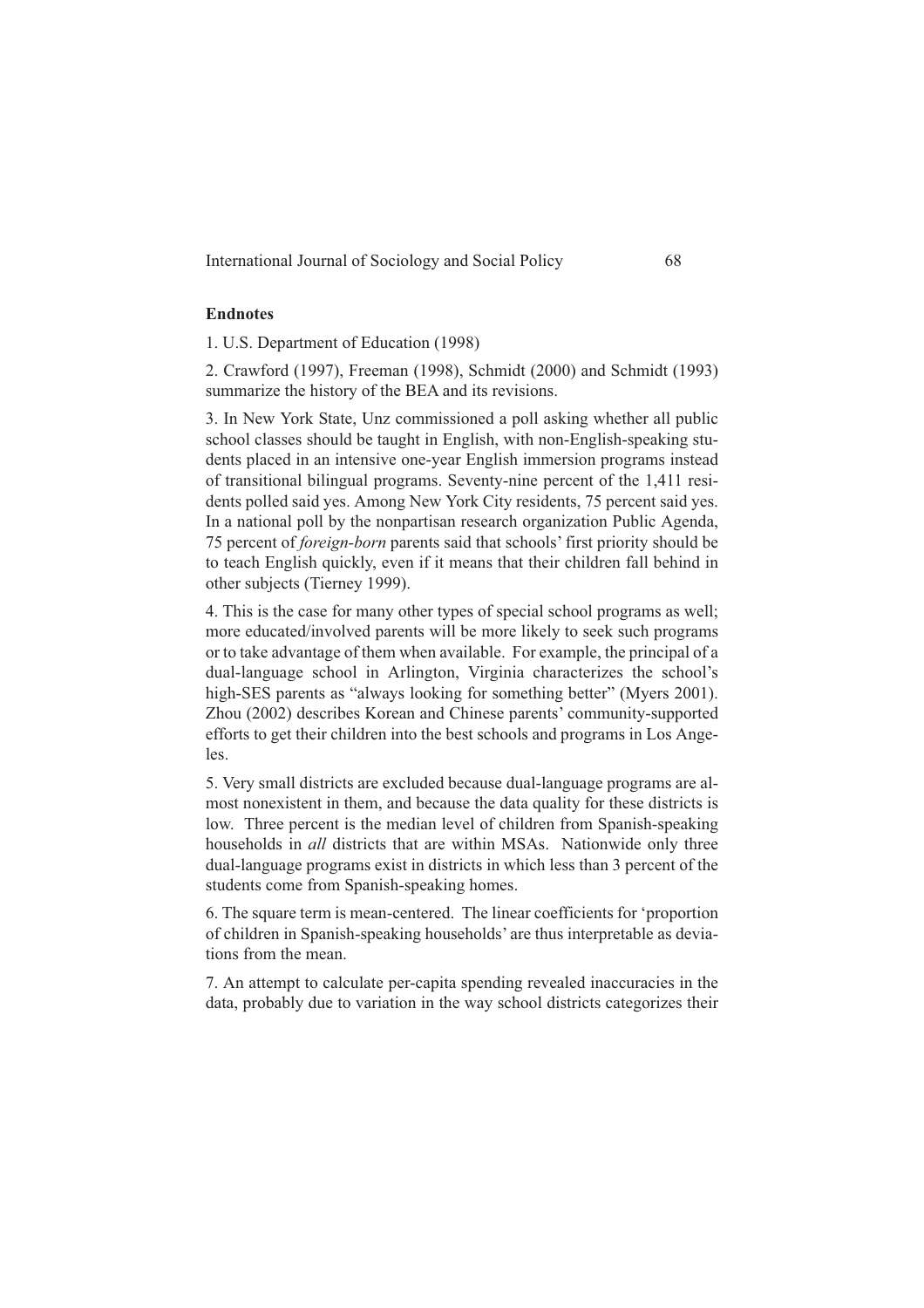expenditures. Some numbers were too low to be plausible. The current spending variable is logged to mitigate the influence of extreme values on the analysis.

8. The same measure for fathers, as well as a combined measure, was nonsignificant in earlier models.

9. While there is no evidence that voters in referendum states differ significantly from other voters in terms of their general cultural orientation, it may be that the initiative process allows voters to express their sentiments, e.g., to react against a change in "the prevailing pattern of language usage" (Citrin et al.1990:541). Or, as Frendreis and Tatalovich (1997) conclude, movement entrepreneurs who frame the language issue in patriotic and politically salient terms may enjoy more success in referendum states.

10. There is an inverted bell-shaped relationship between 'proportion children in Spanish-speaking households' and the predicted probability that a district will offer dual-language education. It is highest when 10 to 30 percent of a districts' student population speaks Spanish. This finding corroborates Montague's (1997) assessment: a balanced population of majority and minority language pupils is crucial to the success of a dual-language program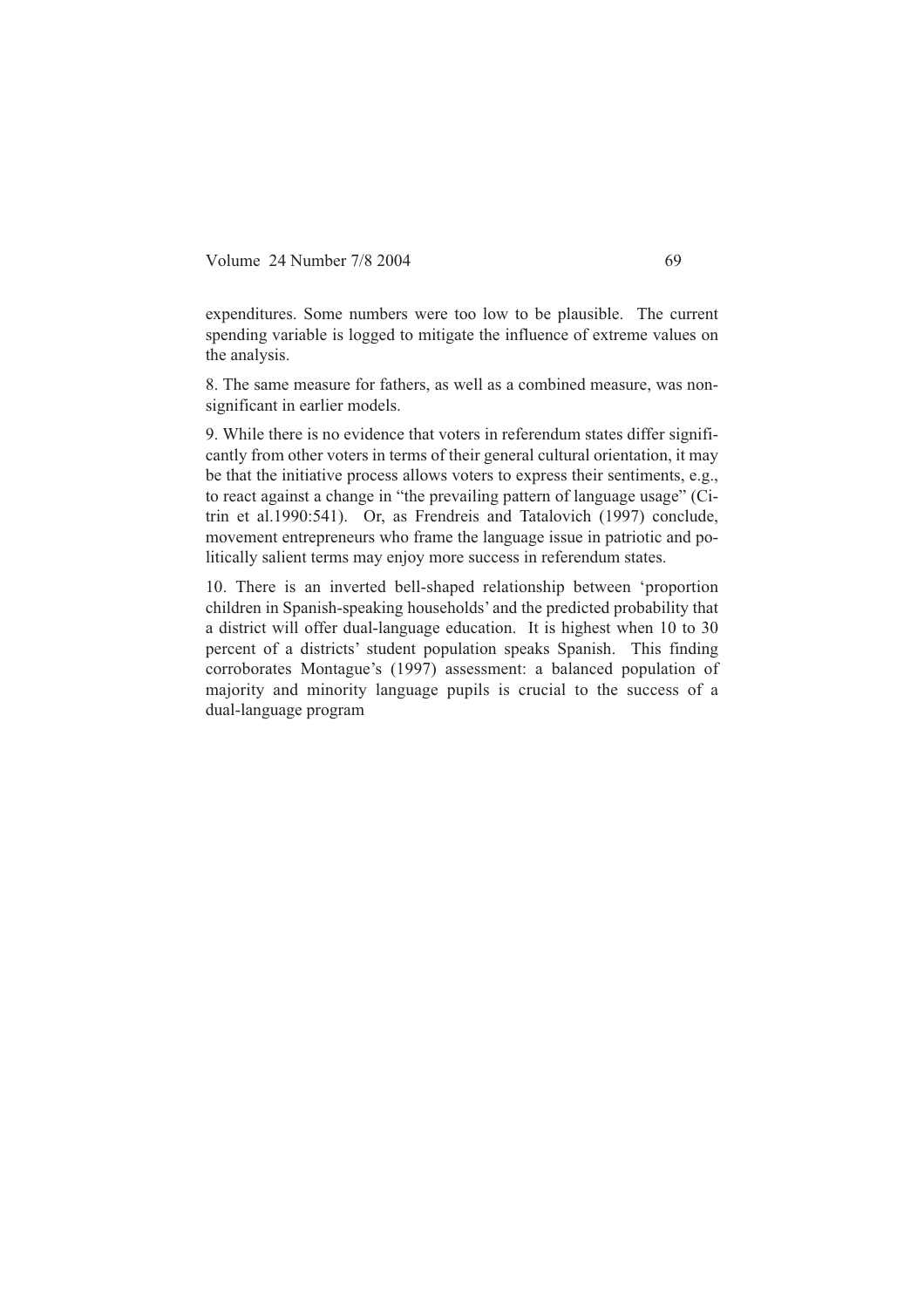### **Bibliography**

Alvarado, Monsy. 2001. "Merits of Bilingual Classes Debated in North Jersey." *The Bergen (N.J.) Record*, April 18.

Associated Press. 2000. "Tancredo Leading Effort to Cut Back on Bilingual Education." Denver: April 13.

Badillo-Beneyto, Angela. 2003. Telephone Conversation. Chicago Public Schools Office of Language and Cultural Education. May 21.

Benitez, Genaro, and Grace Pineda. 2001. Personal Interview. James Monroe School, Chicago, IL. February 21.

Bidwell, Charles E., Kenneth A Frank, and Pamela A Quiroz. 1997. "Teacher Types, Workplace Controls, and the Organization of Schools." *Sociology of Education* 70(4):285-308.

Brinton, Mary. 1988. "The Social-Institutional Bases of Gender Stratification: Japan as an Illustrative Case." *American Journal of Sociology* 94(2):300-334.

Camancho, Carlos. 2001. Personal Interview. Laguna Hills High School, Laguna Hills, CA, September 10.

Center for Applied Linguistics (CAL). 2002. "Two Way Immersion Programs in US Schools." Retrieved June 2, 2003 (http://www.cal.org /twi/directory/tables.html).

Chiswick, Barry R. and Paul W. Miller. 1999. "Language Skills and Earnings among Legalized Aliens." *Population Economics* 12:63-89.

—————. 1999. "Immigrant Earnings: Language Skills, Linguistic Concentrations and the Business Cycle." Bureau of International Labor Affairs, U.S. Department of Labor, Working Paper No. 31.

—————. 1996. "The Languages of the United States: What is Spoken and What it Means." *READ Perspectives* III(2):5-41.

County and City Data Book.1988, 1994. Retrieved March 5, 2001. (Http//fisher.lib.virginia.edu/ccdb/).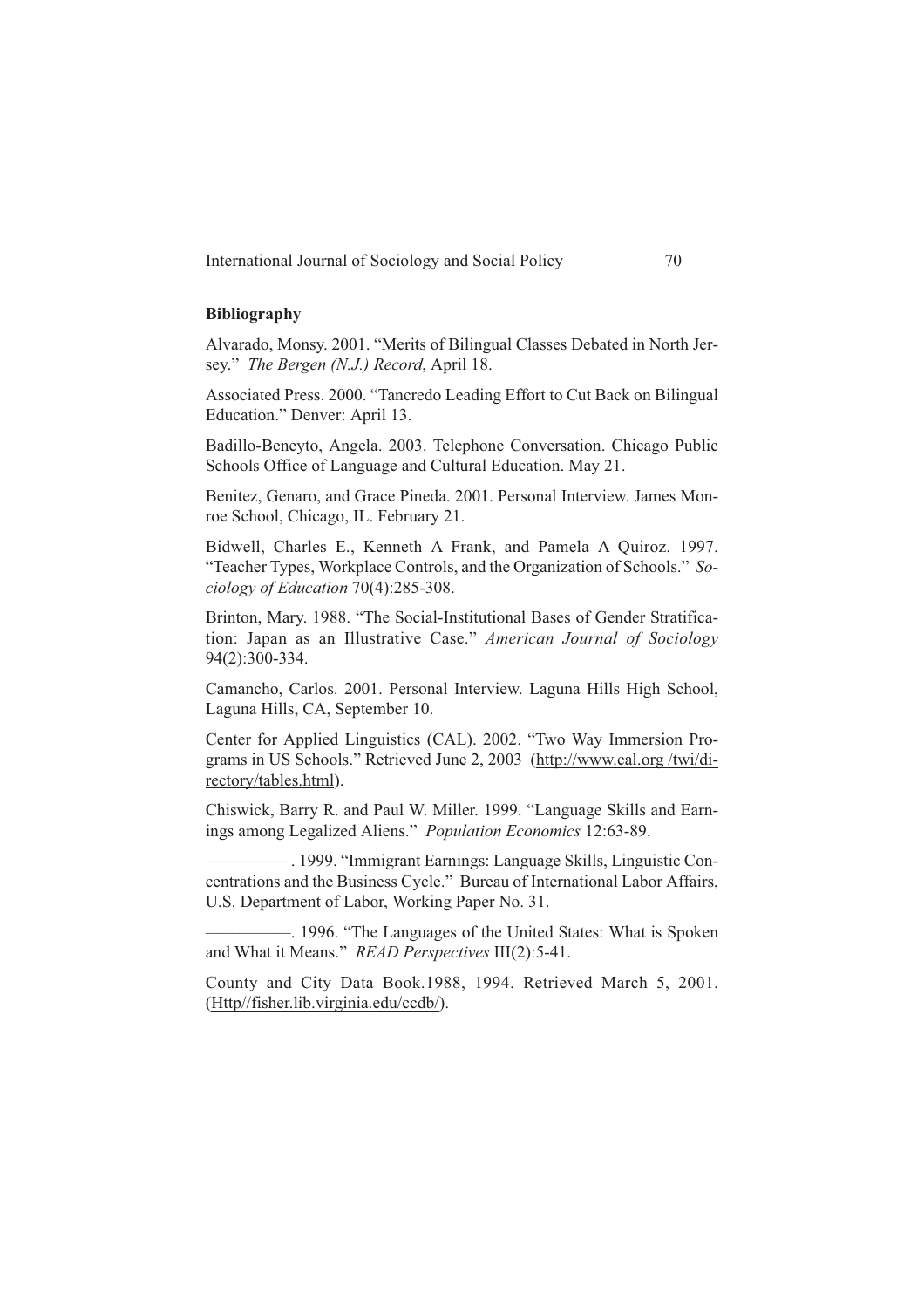Crawford, James. 2000. "English Plus." Retrieved February 15, 2000 (http://ourworld.compuserve.com/homepages/JWCRAWFORD/engplus.htm).

—————. 1997. *Best Evidence: Research Foundations of the Bilingual Education Act*. Washington, DC: National Clearinghouse for Bilingual Education.

DiLoreto Magnet School. 2001. Retrieved April 18, 2001. (http://www.newbritain.k12.ct.us/diloreto/dual.htm).

Christian, Donna. 1994. *Two-Way Bilingual Education: Students Learning Through Two Languages*. Educational Practice Report: 12. Santa Cruz, CA and Washington, DC:

National Center for Research on Cultural Diversity and Second Language Learning.

Christian, Donna, Elizabeth R. Howard, and Michael I. Loeb. 2000. "Bilingualism for All: Two-Way Immersion Education in the United States." *Theory into Practice* 39(4):258-266.

Citrin, Jack. 1990. "Language Politics and American Identity." *The Public Interest* 99:96-110.

Edwards, John. 1994. *Multilingualism*. London: Penguin Books.

English First. 2001. Retrieved June 16, 2001. (http://www.englishfirst.org/whoef.htm ).

Farley, Reynolds, Charlotte Steeh, Maria Krysan, Tara Jackson and Keith Reeves. 1994. "Stereotypes and Segregation: Neighborhoods in the Detroit Area." *American Journal of Sociology* 59:23-45.

Freeman, Rebecca D. 1998. *Bilingual Education and Social Change*. Philadelphia: Multilingual Matters.

Frendreis, John and Raymond Tatalovich. 1997. "Who Supports English-Only Language Laws? Evidence from the 1992 National Election Study." *Social Science Quarterly* 78(2):354-368.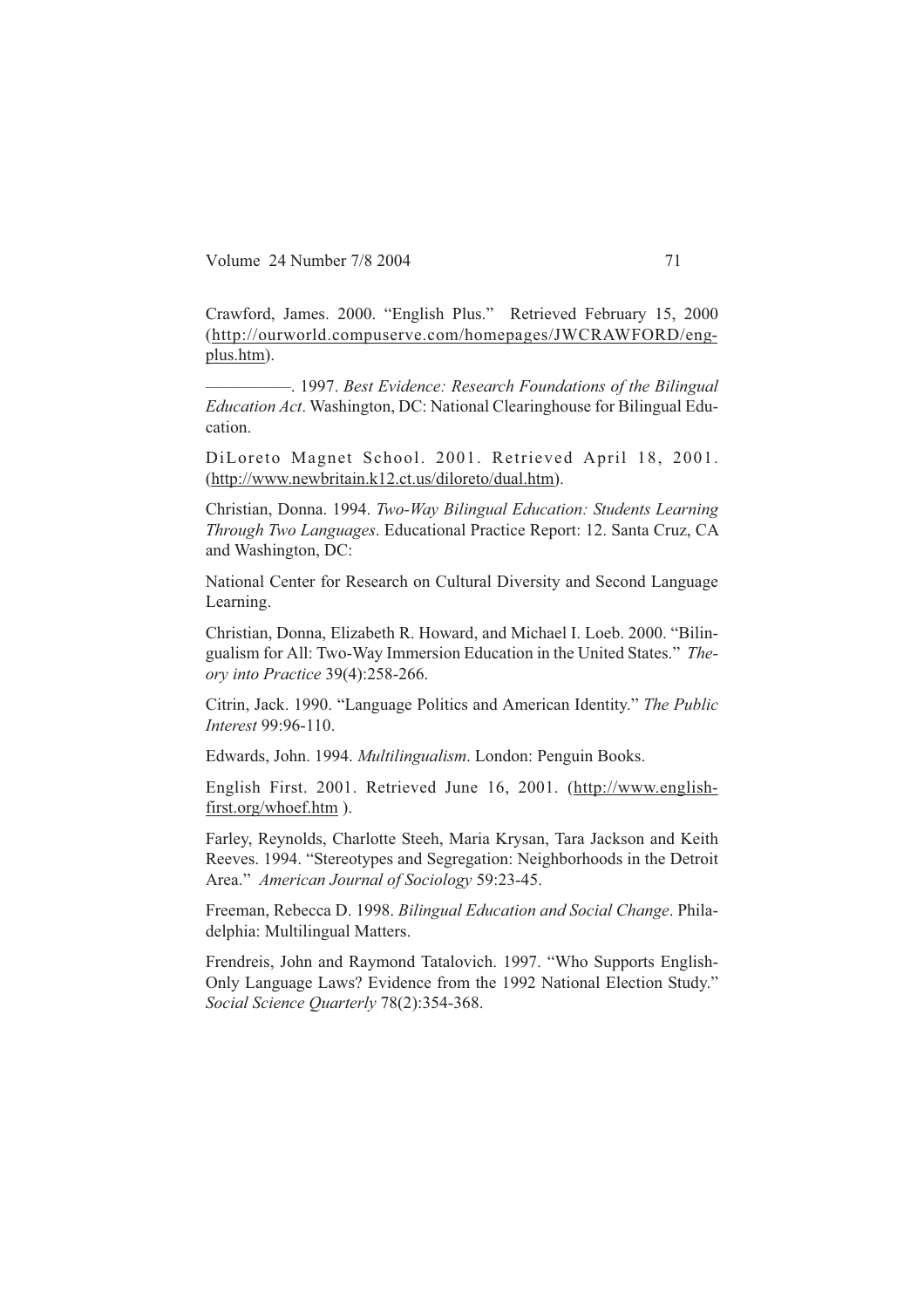Gallardo, Julissa. 2001. Personal Interview, Mark Twain Middle School, Los Angeles CA, September 12.

Glapa, Barbara and Maria Martinez. 2001. Personal Interview, Hedges School, Chicago, IL, February 24.

Gold, Rosalind. 2001. Personal interview, NALEO, Los Angeles, CA, September 6.

Guerra, Juan C. 1998. *Close to Home: Oral and Literate Practices in a Transnational Mexicano Community*. New York: Basic Books.

Hedges, Robert. 2001. Personal Interview, Daniel Webster School, Long Beach, CA, September 10.

Helwing, Eva. 2001. Personal Interview. Inter-American Magnet School, Chicago, IL, February 21.

Hernandez, Diana. 2001. Personal Interview. L.A. Unified School District, Los Angeles, CA, September 5.

Janofsky, Michael. 2001. "Colorado is New Battleground for Halting Bilingual Education." *The New York Times*, June 20: A14.

Jiménez, Robert, T. 2001. "Literacy and the Identity Development of Latina/o Students." *American Educational Research Journal* 37(4): 971-1000.

Linton, April. 2002. *Spanish for Americans? The Politics of Bilingualism in the United States*. Doctoral Dissertation, University of Washington.

López, David, E. 1999. "Social and Linguistic Aspects of Assimilation Today." In Charles Hirschman, Philip Kasinitz, and Josh DeWind, eds. *The Handbook of International Migration: The American Experience*. New York: Russell Sage Foundation.

Martinez, Fernando. 1999. Personal Interview. Chicago Public Schools Office of Language and Cultural Education, August 21.

McCargo, C. and Christian, Donna. 1998. *Two-Way Bilingual Immersion Programs in the United States: 1997-1998 Supplement*. Santa Cruz, CA and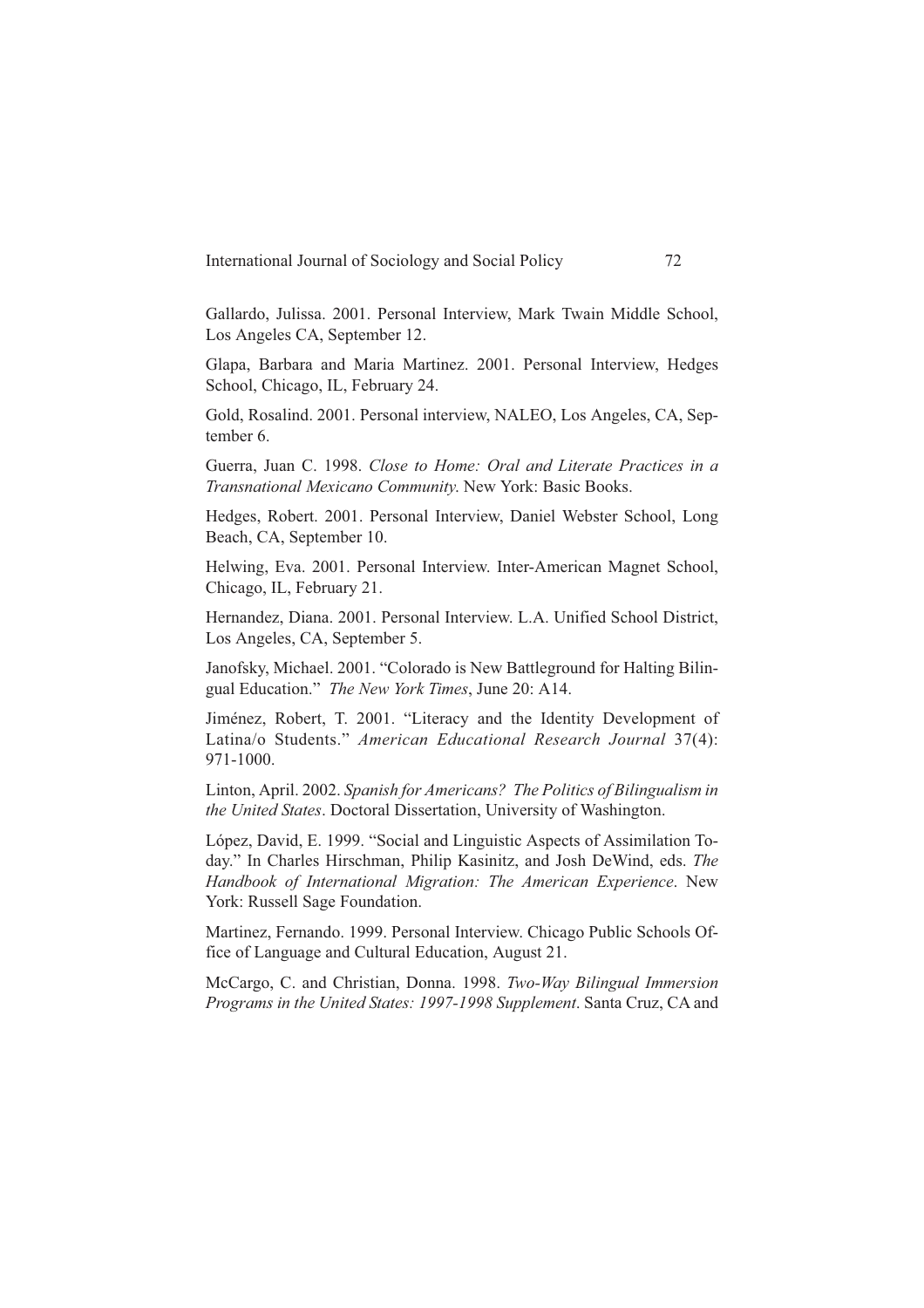Washington, DC: Center for Research on Education, Diversity, and Excellence.

Medina, Cynthia. 2001. Personal Interview. Montalvo School, Ventura, CA, September 6.

Montague, Nicole S. 1997. "Critical Components for Dual-Language Programs." *Bilingual Research Journal* 21(4):409-417.

Morrow, Craig. 2000. Personal Interview. Grand View School, Venice, CA. March 2.

Myers, Marjorie. 2001. Personal Interview. Key Elementary School, Arlington, VA, March 31.

National Center for Education Statistics (NCES). 1994. *School District Data Book* (CDRom set and reference manual). Washington, DC: U.S Department of Education, Office of Educational Research and Development.

O'Brien, Beverly. 2001. Personal Interview. Gates Elementary School, Lake Forest, CA, September 7.

Pendakur, Krishna and Ravi Pendakur. 2002. "Language as Both Human Capital and Ethnicity." *International Migration Review* 36(1): 147-177.

Portes, Alejandro and Rubén G. Rumbaut. 2001. *Legacies: The Story of the Immigrant Second Generation*. Berkeley and Los Angeles: University of California Press.

—————. 1996. *Immigrant American: A Portrait*. Berkeley and Los Angeles: University of California Press.

Rago, Anita. 2001. Personal Interview. Finkl Academy, Chicago, IL, February 21.

Ricento, Thomas. 2000. "Ideology, Politics, and Language Policies." In Thomas Ricento, ed. *Ideology, Politics, and Language Policies*. Amsterdam and Philadelphia: John Benjamins.

Ruggles, Steven and Matthew Sobek et al. 1997. *Integrated Public Use Microdata Series: Version 2.0*. Minneapolis: Historical Census Projects, University of Minnesota. http://www.ipums.umn.edu.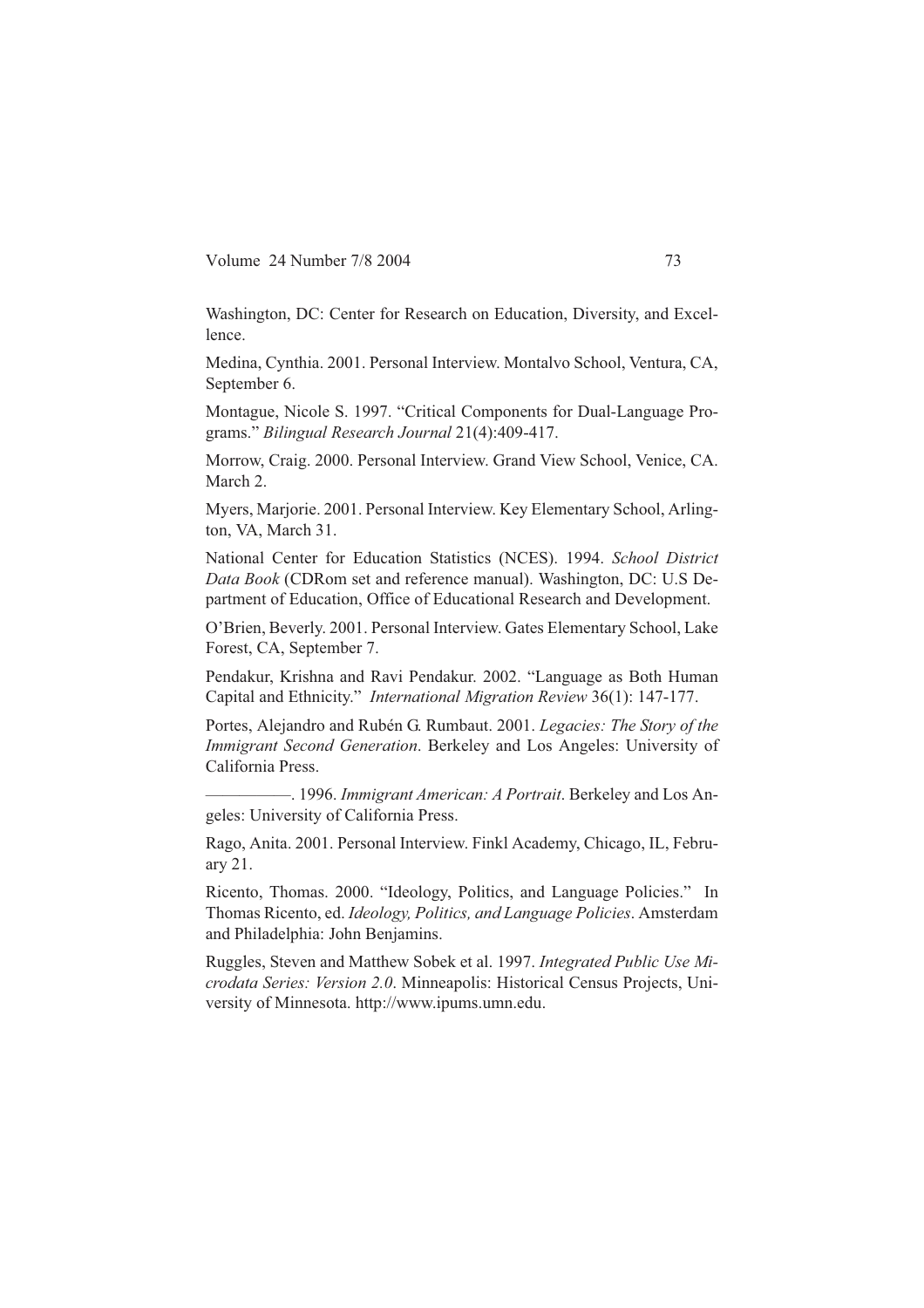Santoro, Wayne A. 1999. "Conventional Politics Takes Center Stage: The Latino Struggle against English-Only Laws." *Social Forces* 77(3):887-909.

Schmidt, Roland, Sr. 2000. *Language Policy and Identity Politics in the United States.* Philadelphia: Temple University Press.

Schmidt, Ronald J. 1993 "Language Policy Conflict in the United States." In Crawford Young, ed. *The Rising Tide of Cultural Pluralism: A Nation-State at Bay?* Madison, WI: University of Wisconsin Press.

Slater, Joanne and Becky Castro. 2001. Personal Interview. Montebello School District, Montebello, CA, September 7.

Snow, Catherine E. and Kenji Hakuta. 1988. "The Costs of Monolingualism." In James Crawford, ed. *Language Loyalties: A Source Book on the Official English Controversy*. Chicago: University of Chicago Press.

Tatalovich, Raymond. 1995. *Nativism Reborn? The Official English Language Movement and the American States*. Lexington, KY: University Press of Kentucky.

Tierney, John. 1999. "The Big City: A Many-Tongued City Hears a Cry for English." *New York Times*, August 16.

Tobar, Hector. 1999. "English-Only Push Revisits Arizona's Cultural Divide: With Some Unlikely Support in Latino Community, Californian Seeks End to Bilingual Programs." *Los Angeles Times*, March 7.

U.S. Department of Education. 1998. "Statement on California Proposition 227, August 27, 1998." Retrieved June 23, 2002. (http://www.ed/gov/Press-Releases/041988/unzst.html).

U.S. English. 2001. Retrieved June 16, 2001. (http://www.us-english.org).

Vaca, Jesús. 2001. Personal Interview. Santa Monica-Malibu Unified School District, September 13.

Valdés, Guadalupe. 1997. "Bilinguals and Bilingualism: Language Policy in an Anti Immigrant Age." *International Journal of the Sociology of Language* 127:25-52.